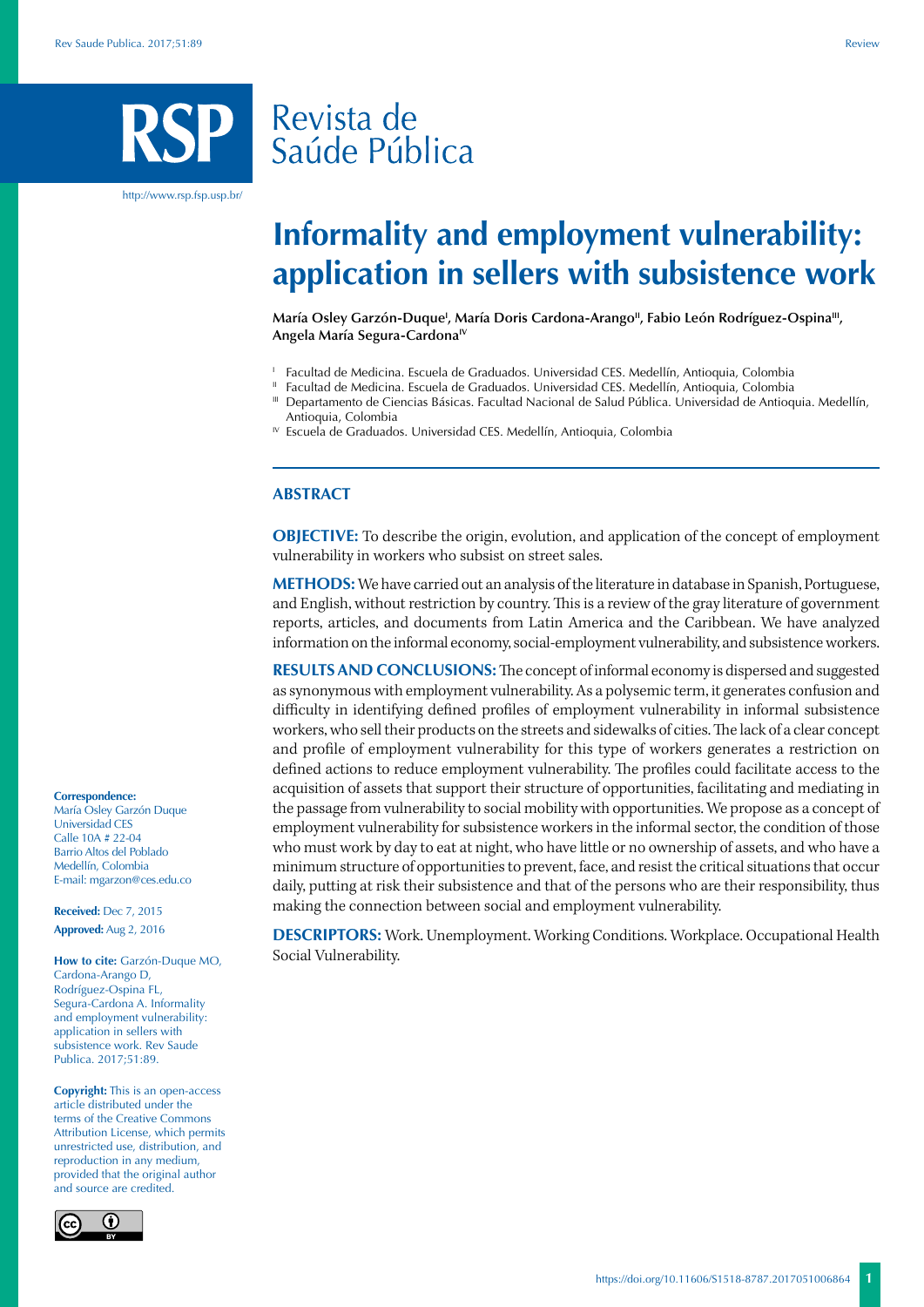# **INTRODUCTION**

Informal economy and informal employment characterizes the predominant economic model<sup>52</sup>. According to the 2013 Labour Overview of the International Labour Organization  $(IIO)<sup>42</sup>$ , in Latin America the employed population in this sector of the economy is approximately 50%, which also mentions that in recent years the focus is on women and young persons.

Within the population of workers employed in the informal sector we can mention those who have informal jobs, which in turn have been classified and reclassified by the ILO since 199334,35,41,43,44, without obtaining until the moment a consensus that allows clear comparisons between countries and the specific definition of how the groups of workers who exercise their profession making streets and sidewalks their place of work should be considered. They are referred to indiscriminately in information from official research studies and reports as workers of the informal sector, workers with informal jobs, with precarious jobs, with subsistence jobs, poor workers, and, more recently, as vulnerable working population, without yet having the necessary visibility for an adequate support. The considerations above make it difficult to define the concept of employment vulnerability as a major component of social vulnerability, as it relates to the assets and opportunities that could enable workers to anticipate, face, and resist situations that could affect them personally and their family.

The above situation reflects the need to define a concept of employment vulnerability that facilitates the methodological advance to identify conditions and characteristics of employment vulnerability in workers with subsistence jobs, especially sellers of products in the streets and sidewalks of cities. Generally using a concept that involves such a wide range of particularities makes it difficult to make decisions for the prioritization of actions at different decision levels.

All the above conditions and characteristics are part of a decent work, as postulated by the ILO<sup>34,37,40</sup>, and they make it more unattainable because if the concept is not specified, its measurement and application in the field will hardly materialize, leaving in a complex scenario the actions that may be well-intentioned, but which are scarcely directed to address employment vulnerability.

It should be understood that this term was driven by the exhaustion of the concept of poverty and by the search for new ways of analyzing and dimensioning a problem with impacts on public health, which implies both the description of the working poor and the identification of their ability or inability to foresee, face, and withstand potentially harmful or dangerous situations.

For the reasons explained above, this review aims to describe the origin, evolution, and application of the concept of employment vulnerability in informal workers with subsistence jobs from street sales.

# **METHODS**

We carried out a bibliometric study of critical narrative review in four databases, with review of articles, gray literature, government reports, and international agencies for Latin America and the Caribbean. The search procedure focused on the exploration of studies, articles, academic documents, and reports from governmental and non-governmental agencies (such as the World Health Organization/Pan American Health Organization (WHO/PAHO), ILO, United Nations Environment Program (UNEP), Latin American and Caribbean Demographic Center (CELADE), Economic Commission for Latin America and the Caribbean (ECLAC), among others), directly on their official pages, which referred to the context of informal economy, its references, uses, and applications in general, connection of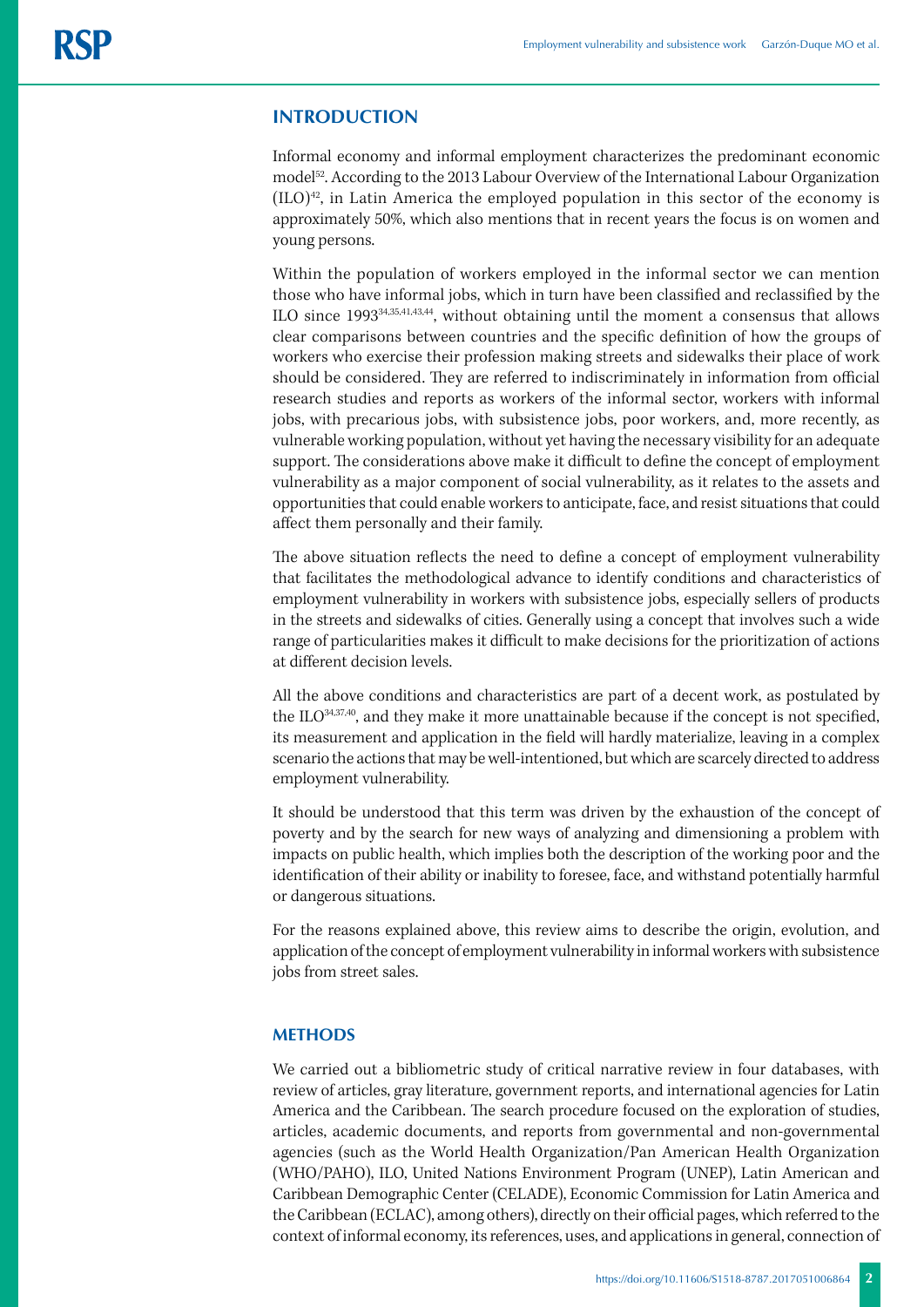the informal economy with employment vulnerability, and its characteristics and relations. Information on social vulnerability was sought as a broad context that includes employment vulnerability, focus, and practical applications in the ministerial pages and in the National Administrative Department of Statistics (DANE Colombia). Information that was not searched in the database was retrieved as gray literature using Google Scholar.

We consulted the scientific databases PubMed, SciELO (Brazil, Mexico, Spain, Argentina, Chile, and Colombia), Bireme, and LILACS for topics related to informal employment, subsistence jobs, and their relation with social and employment vulnerability, besides including general labor and social information for the informal sector.

The keywords selected by prior knowledge of the topics and for convenience for the topic of interest were: *«vulnerabilidade laboral», «vulnerabilidade social», «trabalho informal», «empregos de subsistência», «vulnerabilidade socioeconômica»,* and *«ambulantes de rua».* Initially, the terms were searched and, once all records were captured, the Boolean terms AND and OR were used to refine the search for all indexes with *«economia informal», «empregos precários», «laboral», «street workers»,* and *«social»*. The Table presents the search criteria and the Figure presents the criteria for withdrawing the documents. Articles were searched in Spanish, Portuguese, and English, without restriction by year. The search for government reports and international agencies was made for Latin America and the Caribbean.

With the bibliographic review classified within the gray literature, 169 documents, official reports, articles, among others were identified and 51 of them met the selection criteria (Table).

In the scientific databases, 2,043 articles were retrieved and after refining the specific thematic approach with the removal of duplicate articles, and taking into account the criteria described previously, 37 articles were selected. In all of them, a review of all abstracts and introduction was carried out to verify if they contained elements that would guide the topic of employment vulnerability related to subsistence work.

Finally, the review and specific analysis of subsistence work, as the last category of interest, was performed with 28 of the 37 selected articles (Figure).

| <b>Type of source</b> | <b>Reference</b>            | <b>Found</b> | <b>Selected</b> | <b>Topic 1</b> | <b>Topic 2</b> | <b>Topic 3</b> |
|-----------------------|-----------------------------|--------------|-----------------|----------------|----------------|----------------|
| Databases             | Scielo                      |              |                 |                |                |                |
|                       | Brazil                      | 799          | 8               |                |                | 8              |
|                       | Mexico                      | 1            | $\mathbf{0}$    |                | $\overline{a}$ |                |
|                       | Argentina                   | 9            |                 |                | $\overline{4}$ | 5              |
|                       | Colombia                    | 30           | 1               |                | $\mathbf{1}$   | $\overline{2}$ |
|                       | Chile                       | $\mathbf{0}$ | $\mathbf{0}$    |                |                |                |
|                       | PubMed                      | 1,180        | 9               |                | 2              | 5              |
|                       | <b>Bireme</b>               | 11           | 8               | $\mathbf{1}$   | $\mathbf{1}$   | 6              |
|                       | <b>LILACS</b>               | 12           | 10              |                | 3              | 7              |
|                       | Subtotal                    | 2,043        | 37              |                |                |                |
| Gray literature       | CEPAL/CELADE, PNUMA         | 80           | $\overline{7}$  | ٠              | $\overline{7}$ |                |
|                       | <b>ILO</b>                  | 50           | 21              | 11             | 10             |                |
|                       | PAHO/WHO                    | 10           | 3               | $\mathbf{1}$   | $\overline{2}$ |                |
|                       | Official documents/Colombia | 8            | 6               | $\mathbf{1}$   | 5              |                |
|                       | Other documents/articles    | 21           | 14              | 5              | 7              | $\overline{2}$ |
|                       | Subtotal                    | 169          | 51              |                |                |                |
| Total                 |                             | 2,212        |                 |                |                |                |

**Table.** Summary of bibliographic revisions made in databases and in other literature, for the concept and use of informality and employment vulnerability, according to type of source and reference.

ECLAC: Economic Commission for Latin America and the Caribbean; CELADE: Latin American Center for Population Studies; UNEP: United Nations Environment Programme; ILO: International Labour Organization; PAHO/WHO: Pan American Health Organization/World Health Organization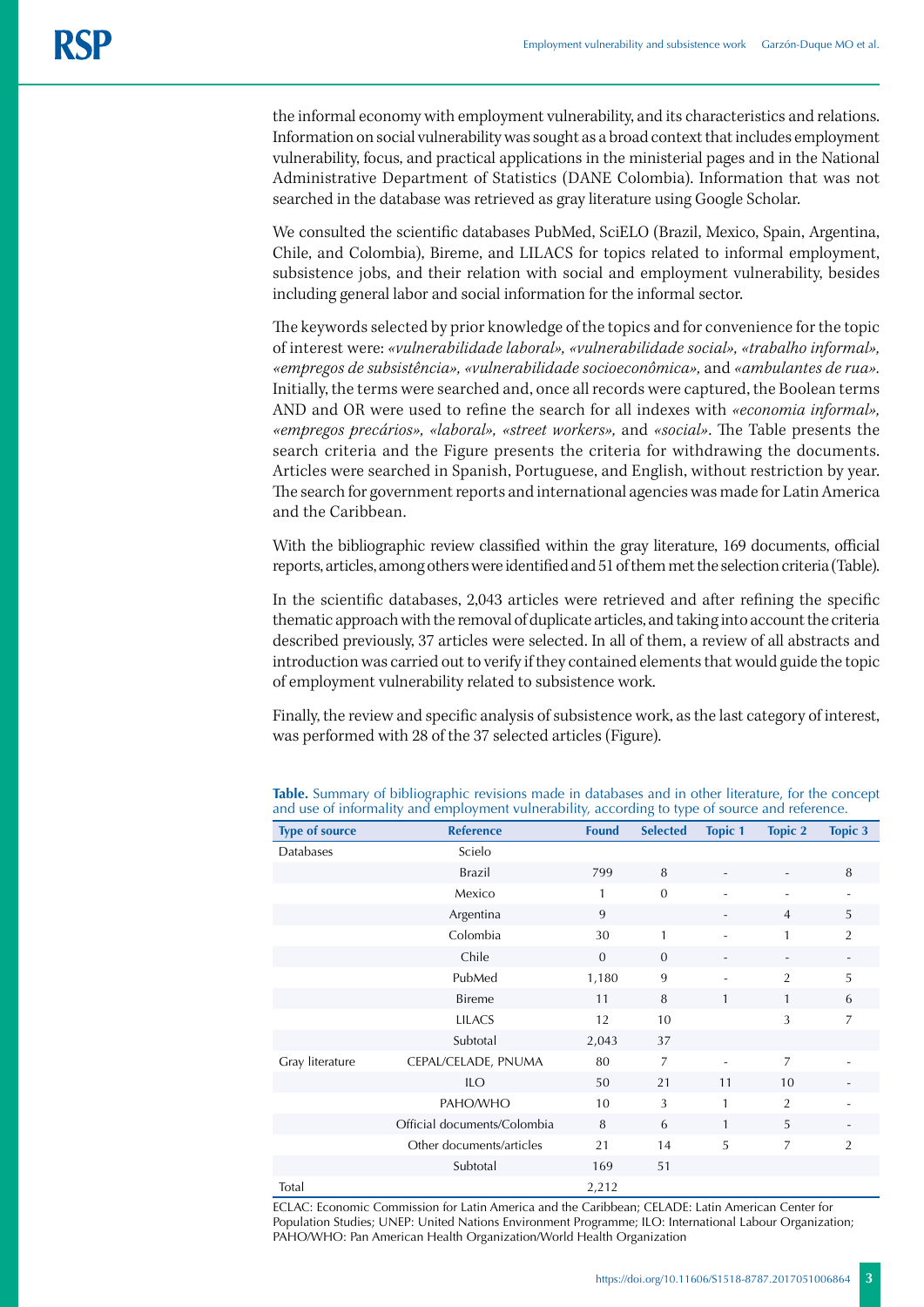

**Figure.** Document debugging tree of informality and employment vulnerability.

One of the researchers carried out a review of abstracts and other researchers carried out a second review to verify the classification of articles according to their relevance in the approach to the topic. We also verified the pertinence of the gray literature documents that were circumscribed to the countries of Latin America, and the actuality of the documents and articles, considering the changes in the different ways of valuing informality and employment vulnerability. We also took into account that the scientific articles included the previously defined search terms. The central topic was subdivided into three subtopics: (i) informal economy, context, and characteristics, (ii) socio-employment vulnerability, and (iii) subsistence workers.

### **RESULTS**

The type of work and the economic model are elements that condition the poorest populations, and subsistence jobs contribute to the configuration of poverty $^{\mathrm{s}}.$ The population growth and the economic model facilitated the individualization of responsibilities<sup>10,24</sup> which were previously of the companies or Government, a change that led to a growth of 3.9% per year of the informal economy between 1990 and 1998, while the formal sector growth was  $2.1\%$  in the region<sup>33</sup> of Latin America; moreover, negative effects affected the health of vulnerable populations because of the decrease in social spending in many countries<sup>45</sup>.

According to official reports and scientific evidence registered in Latin America and Europe8,22,27–29,46,47,62, the health of the poor and vulnerable populations in the world could be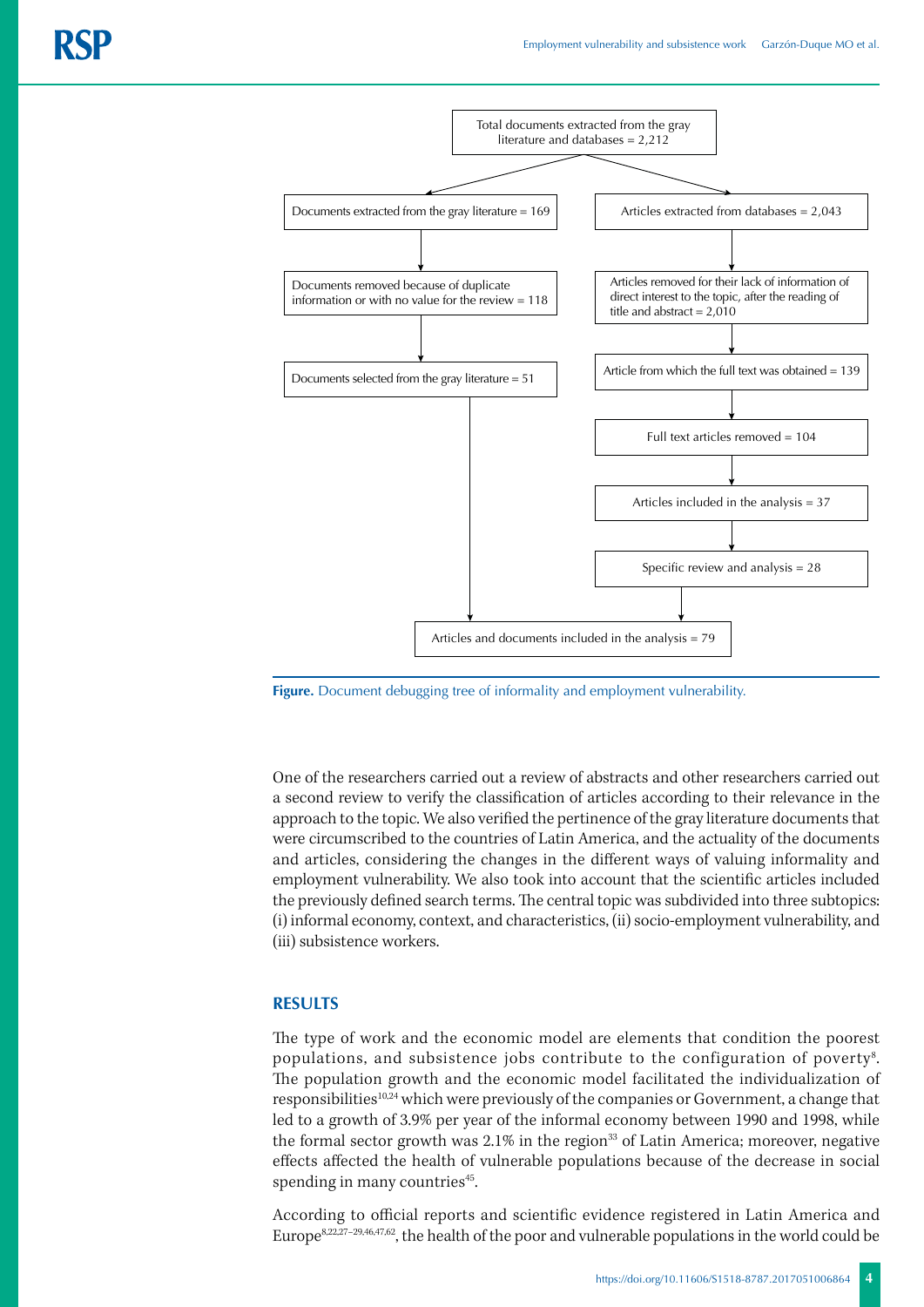a Ministerio de Salud y Protección Social (COL). Plan Decenal de Salud Pública, PDSP, 2012–2021. Bogotá (DC); 2013 [cited 2014 Aug 26]. Available from: https:// www.minsalud.gov.co/sites/rid/ Lists/BibliotecaDigital/RIDE/VS/ED/ PSP/PDSP.pdf

b Organización Internacional del Trabajo. Informe anual sobre los derechos de los trabajadores. Trabajar en el sector informal: una oportunidad, un riesgo, un reto: dossier realizado para la Comisión Mundial del Trabajo por la agencia InfoSud-Belgique. Capítulo 3: condiciones de trabajo contrarias a las normas. June 2002.

c López H. Indicadores de precariedad del empleo urbano [conferencia]. In: Primer seminario Colombia Informal; 2006; Alcaldía-de-Medellín, Colombia.

d Departamento Nacional de Planeación (COL), Dirección de Desarrollo Social, Grupo de Calidad de Vida. Mecanismos de focalización: cuatro estudios de caso. Bogotá (DC); 2007 [cited 2015 Apr 1]. Available from: https://colaboracion.dnp.gov. co/CDT/Desarrollo%20Social/ mecanismos\_focalizacion\_1.pdf e Busso G. Vulnerabilidad social: nociones e implicancias de políticas para Latinoamérica a inicios del siglo XXI. In: Seminario Internacional: las diferentes expresiones de la vulnerabilidad social en América Latina y el Caribe; 20 a 21 jun 2001; Santiago de Chile. Santiago de Chile: CEPAL, CELADE; 2001 [cited 2015 Mar 13]. Available from: http:// www.cepal.org/publicaciones/ xml/3/8283/GBusso.pdf

f Ramírez Guerrero J. Capacitación laboral para el sector informal en Colombia: informe presentado a la Oficina Internacional del Trabajo: documento de trabajo. Ginebra: OIT; 2002 [cited 2017 Mar 29]. Available from: http://www.ilo.org/ wcmsp5/groups/public/---ed\_emp/- --ifp\_skills/documents/publication/ wcms\_103989.pdf

g Ministerio del Trabajo (COL); Organización Iberoamericana de Seguridad Social (OISS). II Encuesta Nacional de Condiciones de Seguridad y Salud en el Trabajo en el Sistema General de Riesgos Laborales de Colombia. Bogotá (DC); 2013 [cited 2014 Sep 2]. Available from: http://ccs.org.co/ salaprensa/images/Documentos/ INFORME\_EJECUTIVO\_II%20 ENCSST.pdf

improved by taking into account that the social conditions in which persons live and work contribute to their disease and health conditions<sup>47</sup>.

The ILO in 201342 mentioned that three in every 10 Latin American and Caribbean workers do not have access to any type of social protection coverage, and young adults represent approximately 50% of the unemployed persons in urban areas. Women continue to be affected by unemployment and the rate of informality (47.7%) persists for non-agricultural workers, a situation which is recorded in the ILO 2011 report on world employment trends<sup>39</sup>. The ILO $^{36,38}$ and the Ministry of Health of Colombia<sup>13,a</sup> mention that vulnerable working populations are considered as those that have a subsistence work and with precarious employment because of their low education level, lack of economic resources, and fragile ties with social security systems<sup>42</sup>. These populations are also at social, occupational, and community risk, hindering the implementation of some of the actions indicated by the Regional Decent Work Plan<sup>26,48,a,b</sup>, especially when the meaning of informal worker is difficult to define and direct<sup>56</sup>.

An indicator of poor workers is that of "vulnerable employment"<sup>34</sup>, which consists of self-employed and unpaid family workers. They, because of their vulnerability, often have informal work agreements. Employment vulnerability is also often characterized by low wages and poor working conditions, which may undermine the fundamental rights of workers<sup>26</sup>. According to ILO in 2002, the employment rights acquired for workers in the informal sector of the economy are infringed.

In Colombia, the 2012-2021 Decennial Public Health Plan (PDSP)ª includes the vulnerable working population, but it has poorly defined guidelines for "street vendors" with informal employment, who constitute an alternative for those who cannot work in the formal sector and have low education level<sup>c</sup>.

To measure vulnerability, the National Planning Department (DNP) in Colombia<sup>d</sup> has an indirect indicator and mechanisms of focus for social spending, in the population that includes workers with needs of employment subsidy. Social health care is designed for a category of persons in poverty and vulnerability, which can be reduced or mitigated with risk management strategies<sup>d</sup>.

On the other hand, vulnerability can be seen as a process of conditions that are accumulated and vary in time and space and as a function of the subsistence mechanisms of individuals and households and the investments they can make in the medium and long term in the reproduction of their social system<sup>15</sup>. For the World Bank<sup>e</sup>, those who receive low earnings because they are employed in the informal sector of the economy are also prone to suffer from preventable diseases and face a high risk of social exclusion.

The concept of informal economy, from the institutionalist perspective<sup>23,fg</sup> favors the individualization of responsibilities, and the worker is responsible for his or her protection against the risk factors of accidents or diseases<sup>h</sup>. The Ministry of Social Security has a role to monitor and configure the current situation in occupational health for the informal sector of the economy $30$ , in which conditions of precariousness and employment vulnerability can be observed, which could be modified if profiles of vulnerability were identified in the workers.

The employment statistics of the National Administrative Department of Statistics (DANE) operatively define urban informal employment, including self-employed workers, other than independent professionals and technicians<sup> $f,d$ </sup> (Box 1).

The concept of vulnerability was used for the analysis of environmental risks and hazards<sup>9,15,i</sup>, as well as for demographic<sup>e,j</sup> and economic conditions<sup>k</sup>. In addition, it was resumed and adjusted to be incorporated into the social analyses, deriving the concept of social vulnerability as the inability to foresee, face, and resist a harmful situation<sup>1,m</sup>, which is a concept for the analysis of poverty in a more integral way. Some authors<sup>n,o</sup> mention that this concept will identify the shortcomings and propose to focus attention on the assets that can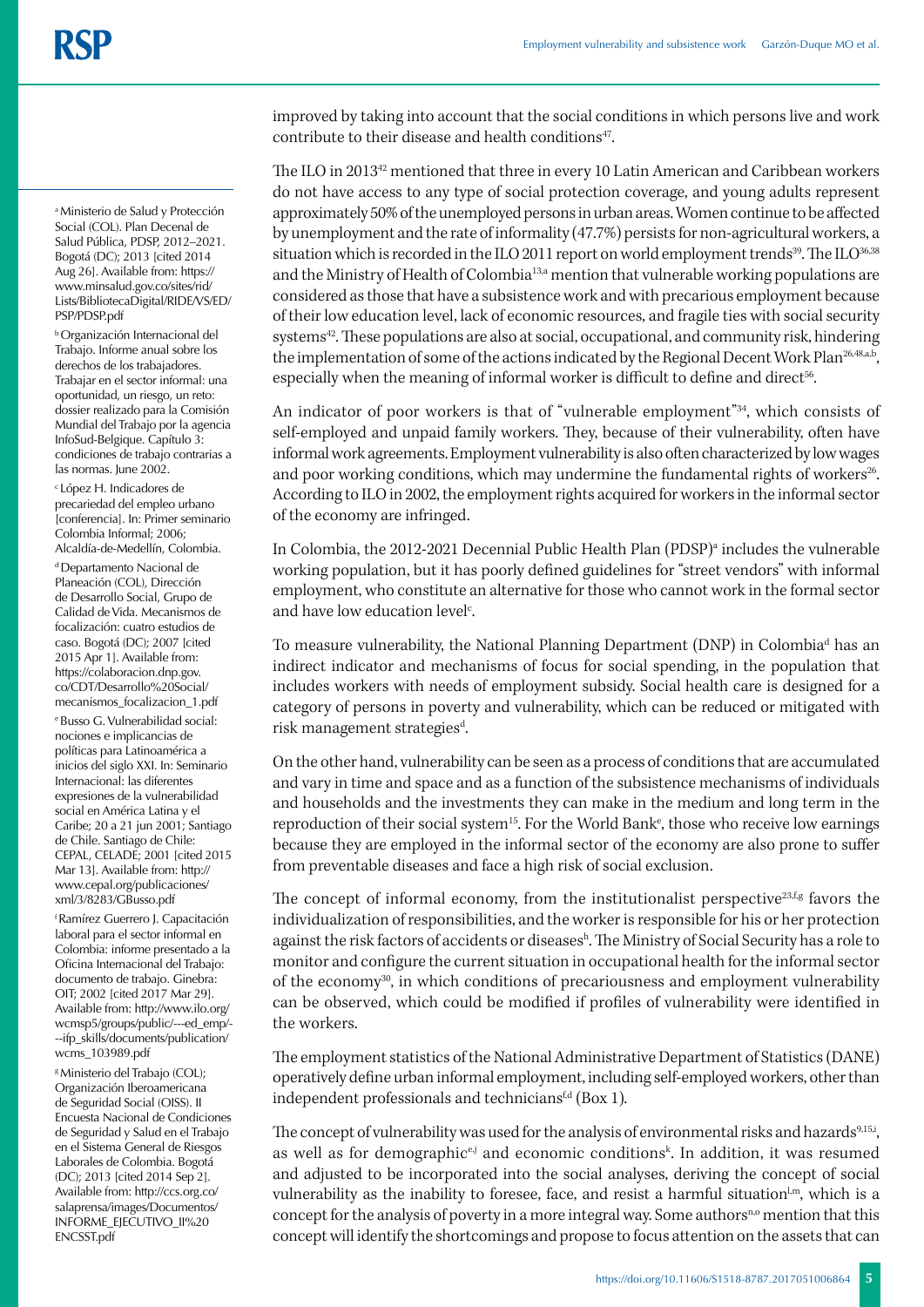h Departamento Administrativo Nacional de Estadística (COL). Medición del empleo informal y seguridad social: trimestre móvil febrero - abril de 2013: resúmen ejecutivo. Bogotá (DC); 2013 [cited 2015 Aug 30]. Available from: http://www.dane.gov.co/ files/investigaciones/boletines/ ech/ech\_informalidad/re\_ech\_ informalidad\_feb\_abr2013.pdf

i Climent IA. Tercer mundo, desarrollo, desastres y tecnología: una mirada desde la geografía. *Serie Geogr*. 2002 [cited 2015 Mar 13];(10):11-26. Disponible en: http://dspace.uah.es/dspace/ bitstream/handle/10017/1157/ OK-01-Revista-Articulo-Ignacio%2520Alonso%2520- 11%2520a%252026%5b1%5d. pdf?sequence=1&isAllowed=y

j Rodríguezoli Vignol J. Vulnerabilidad demográfica: una faceta de las desventajas sociales. Santiago de Chile; CEPAL, ECLAC; 2000 [cited 2015 Mar 14]. (CEPAL- Población y Desarrollo, 5). Available from: http://repositorio.cepal.org/ bitstream/handle/11362/7185/ S2000937\_es.pdf?sequence=1 k Pizarro R. La vulnerabilidad social y sus desafíos: una mirada desde América Latina. Santiago de Chile: CEPAL, ECLAC; 2001 [cited 2015 Mar 1]. (CEPAL- Estudios Estadísticos y Prospectivos, 6). Available from: http://repositorio.cepal.org/ bitstream/handle/11362/4762/ S0102116\_es.pdf?sequence=1 l Kaztman R, Filgueira CH. Marco conceptual sobre activos, vulnerabilidad y estructura de oportunidades. Montevideo: CEPAL, Oficina de Montevideo;

1999 [cited 2015 Mar 14]. Available from: http://www. cepal.org/publicaciones/ xml/6/10816/LC-R176.pdf

m Kaztman R. Notas sobre la medición de la vulnerabilidad social. Montevideo: Universidad Católica de Uruguay, Programa IPES; 2000 [cited 2015 Mar 14]. (Serie Documentos de Trabajo del IPES – Colección Aportes Conceptuales, 2). p.76-301. Available from: http://ucu.edu. uy/sites/default/files/facultad/ dcsp/vulnerabilidad\_social.pdf

n Filgueira CH. Estructura de oportunidades y vulnerabilidad social, aproximaciones conceptuales recientes. Santiago de Chile: CEPAL, CELADE; 2001 [cited 2015 Mar 14]. Available from: http://www.cepal.org/ publicaciones/xml/3/8283/ cfilgueira.pdf

facilitate the responsiveness of communities, families, and persons to adverse situations, potentiating changes from what they have, rather than from what they need<sup>31,k,m,o,p</sup>.

The assets for the analysis of social vulnerability are physical ( financial and physical, as in the case of housing), human (work, health, and education), and social (social networks) capitals. These, on the other hand, are generated especially by the Government, market, and community<sup>m</sup> – which is one of its forms of materialization –, and they can potentiate the assets or exacerbate situations of poverty, shortages, and danger.

The study of social vulnerability for different countries of the American continent mentions that work is of great importance in achieving social balance. This may have been one of the reasons why the ILO, at the end of the 1990s, requested the analysis of the social vulnerability of Uruguay, including employment<sup>n</sup>, perhaps in search of other tools and arguments to address the growing and irresistible labor informality in the continent. This process gives way to the emergence of a model to measure social vulnerability, which, in addition to valuing deficiencies, aims to identify the assets of the poor, as well as their structure of opportunities to foresee, face, and resist situations of threat or danger; this model is designated as the Model of Assets, Vulnerability, and Structure of Opportunities  $(AVEO)<sup>25</sup>$ .

Employment vulnerability is included in social vulnerability, thus making the connection with informal economy; this is reflected in the report and analysis of the  $ILO^{40,48,52}$ , international agencies<sup>49,p</sup>, health and labor authorities<sup>30,a</sup>, and in the studies carried out for the population with informal jobs in Colombia<sup>51</sup>, Brazil<sup>17,24,53</sup>, Mexico<sup>21</sup>, Chile<sup>7</sup>, and Argentina<sup>13,18,59</sup>.

Social vulnerability seeks to identify conditions that go beyond material poverty to contribute with elements for prioritization and delivery of subsidies<sup>31,m,n</sup>, showing, at least in the concept, an advance in relation to the poverty approach that was inefficient to reverse the condition of poverty in persons, families, and communities.

In the studies and documents analyzed, a scattered and confused use of the concept of employment vulnerability was observed, depending on the country, the agency reporting the official reports, and the type of workers referred to in them.

The concept goes from a marginal use, applied to workers in the formal sector, called precarious jobs<sup>2,4,11,61</sup> to the application to workers with different skills within the informal sector of the economy, as mentioned in the reports of ILO and studies from different countries, finding that the common factor is workers without affiliation to general social security systems, with low education levels, and scarce economic gains<sup>q</sup>.

For Pizarro<sup>k</sup>, what makes the conditions of employment vulnerability more evident are: the accentuation of productive heterogeneity that affects the occupation, the segmentation of the work and greater precariousness, employment deregulation (or flexibilization) without unemployment insurance, the reduction of the quantitative weight of unions, and the sustained growth of labor informality, especially for city workers.

The United Nations Development Programme of the Economic Commission for Latin America and the Caribbean (UNDP-ECLAC) $54$  considers that vulnerability and poverty are converging phenomena, describing, among other things, that "the current social scenario simultaneously records an increasing uncertainty regarding work as the main way of building the future of persons and their families"<sup>54</sup>. Johnson, in the ILO report<sup>q</sup> in 2010, when mentioning the report "world employment trends", says that by increasing vulnerable employment in the world by more than 100 million, poverty is also increased, and he notes that self-employed workers and family workers are considered as vulnerable, because difficulties with social security, corporate representation, and lack of decent work are more likely in them<sup>q</sup>.

Box 2 reflects an extensive and inaccurate use of the concept of employment vulnerability in subsistence workers. Diverse topics are described, such as employment vulnerability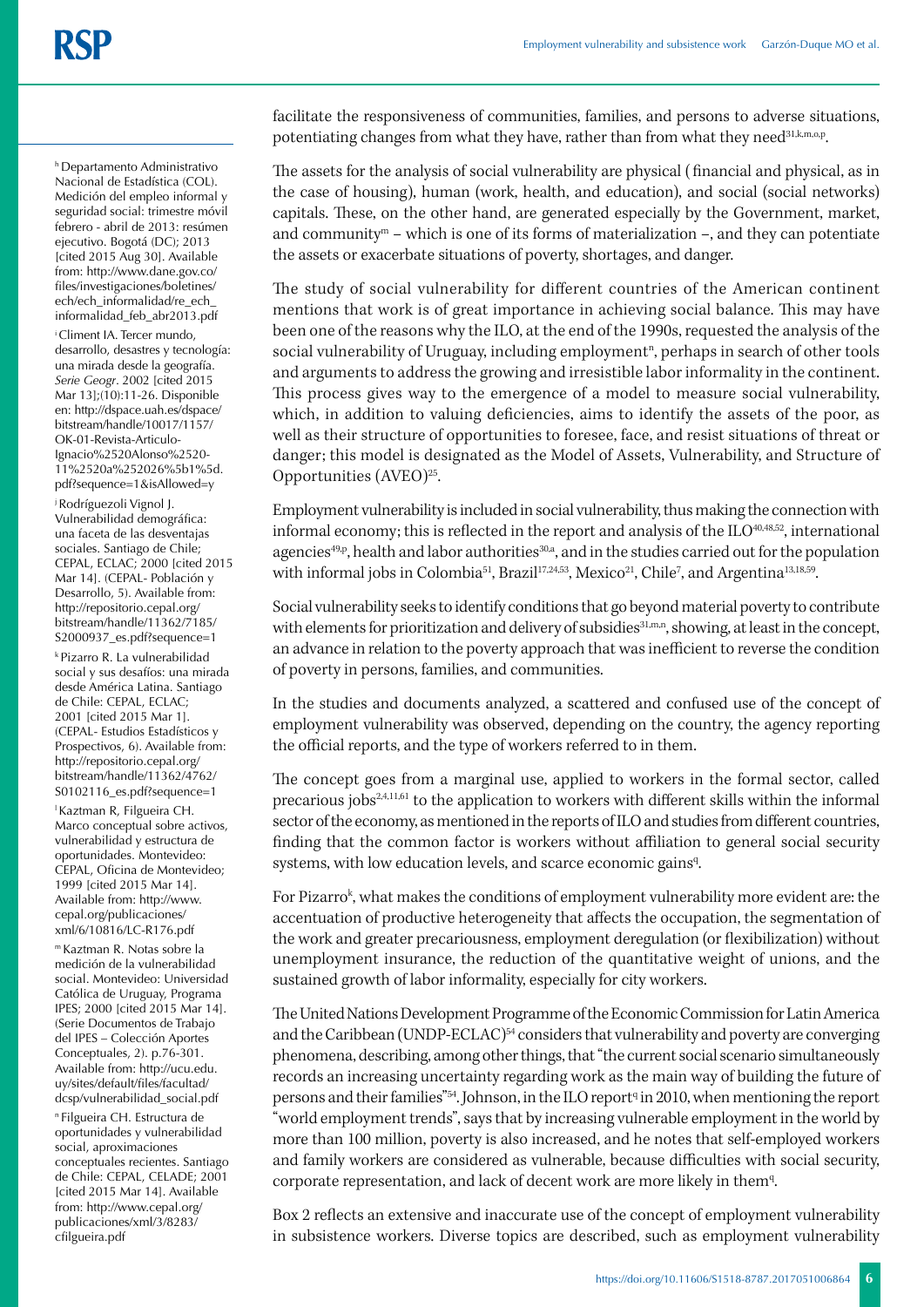| Country/<br><b>Institution</b> | <b>box 1.</b> Deminions of informal economy, galactines for incasarement, and elassification of employment valuerasmity within labor mormanty<br><b>Definition</b> <sup>a</sup>                                                                                                                                                                                                                                                                                                                                                                                                                              | <b>Categories or topics to be</b><br>measured <sup>b</sup>                                                                                                                                                                                                                                                                                                                                                                                                                          | <b>Classification</b> <sup>c</sup>                                                                                                                                                                                                                                                                                                                                                                                                                                                                                                                                                                                                                              | <b>Valuationd</b>                                                                                   |
|--------------------------------|--------------------------------------------------------------------------------------------------------------------------------------------------------------------------------------------------------------------------------------------------------------------------------------------------------------------------------------------------------------------------------------------------------------------------------------------------------------------------------------------------------------------------------------------------------------------------------------------------------------|-------------------------------------------------------------------------------------------------------------------------------------------------------------------------------------------------------------------------------------------------------------------------------------------------------------------------------------------------------------------------------------------------------------------------------------------------------------------------------------|-----------------------------------------------------------------------------------------------------------------------------------------------------------------------------------------------------------------------------------------------------------------------------------------------------------------------------------------------------------------------------------------------------------------------------------------------------------------------------------------------------------------------------------------------------------------------------------------------------------------------------------------------------------------|-----------------------------------------------------------------------------------------------------|
| ILO, 1993                      | We have workers who cannot be classified<br>according to the employment situation.<br>Subsistence workers appear within the<br>statistical treatment of particular groups,<br>literal S, thus:<br>s) Subsistence workers: workers<br>with independent employment, for<br>whom the product of their work is an<br>important source of their subsistence.<br>(see paragraph 7)                                                                                                                                                                                                                                 | Informal employment<br>Subsistence workers                                                                                                                                                                                                                                                                                                                                                                                                                                          | Subsistence workers are defined, but it<br>is not defined in detail whether street<br>vendors of products and services are<br>included in this group.                                                                                                                                                                                                                                                                                                                                                                                                                                                                                                           | <b>Broad</b><br>definition and<br>little defined.                                                   |
| ILO, 1993                      | Decent work:<br>Defined by ILO as one that, in addition<br>to being productive, can be chosen freely<br>and have fair compensation according to<br>the work done, allows the worker and the<br>persons who depend on him or her to live<br>in a dignified way, not simply survive. It<br>is the work that is carried out under the<br>premise of respect and fulfillment of the<br>rights and dignity to the workers, free of<br>exploitation, which allows the worker<br>to provide his or her services to the<br>population, a situation in which will be<br>seen simply as a factor of production.        | 1. Tends to improve the quality of<br>life of work environments;<br>2. Contributes to policies and<br>legislation of formulation;<br>3. Promotes workers' health; and<br>4. Offers integral health<br>services to workers.                                                                                                                                                                                                                                                          | It defines what will be considered<br>a decent job, but the sector of the<br>economy is not defined where these<br>unfavorable conditions could be<br>present, nor the type of jobs and<br>workers to which the categories<br>can be applied.                                                                                                                                                                                                                                                                                                                                                                                                                   | <b>Broad</b><br>definition and<br>little defined.                                                   |
| ILO, 2003                      | The conceptual framework elaborated by<br>ILO is explained, noting the conceptual<br>relationship between informal sector<br>and informal employment, in addition<br>to the concepts of underground and<br>illegal production (as defined in the 1993<br>SNA). It is mentioned the preference to<br>manage independently the concept of<br>informal sector and informal economy for<br>statistical purposes; although the concept<br>of unprotected employment is proposed<br>to replace informal employment, the latter<br>will continue to be considered.                                                  | Informal, job-based employment.<br>Informal sector based in the<br>company.<br>Informal work.<br>Employment in the<br>informal sector.<br>Informal employment.                                                                                                                                                                                                                                                                                                                      | The conference advises to keep<br>the concepts of employment in<br>the informal sector and informal<br>employment separated.                                                                                                                                                                                                                                                                                                                                                                                                                                                                                                                                    | Broad, little<br>defined in<br>relation to the<br>occupations<br>of street<br>vendors.              |
| ILO, 2008                      | In this classification of occupations no<br>allusion is made to the definitions of<br>occupations of the formal or informal<br>sector of the economy; the names and<br>their codes by occupation are simply<br>listed. Within the nine large groups,<br>informal street workers could be included<br>implicitly or explicitly in 5 and 9, as<br>described in the column of categories or<br>topics to be measured.                                                                                                                                                                                           | 5. Service workers and sellers<br>of trades and markets, which<br>include: sellers (52), street and<br>market vendors (521), merchants<br>and store and warehouse sellers<br>(522), hawkers and sellers of<br>edible products (523), and other<br>vendors $(524)$ .<br>9. Elementary occupations:<br>hawkers of services and related<br>workers, and street vendors of<br>services and related workers<br>in this subgroup, and hawkers<br>(excluding food vendors) <sup>49</sup> . | It defines the occupations and<br>includes in them those that comprise<br>the informal street workers and the<br>subsistence workers are part of the<br>agricultural workers.                                                                                                                                                                                                                                                                                                                                                                                                                                                                                   | Classification<br>defined by<br>occupation<br>and indefinite<br>by the<br>sector of the<br>economy. |
| 2015, Spain                    | The conceptual discussion on informal<br>employment is based on documentation<br>from the ILO. Since the beginning of<br>the administration of the term «informal<br>sector» in the early 1970s, it has gone<br>through several stages, going from being<br>considered a phenomenon reduced to<br>companies operating in the informal sector<br>to the understanding that informality<br>transcends the informal sector and which<br>could also be found in other economic<br>activities. The term «informal economy»<br>has responded to the goal of directing a<br>better understanding of the phenomenon. | Informal employment.<br>Informal sector.<br>Informal economy.<br>Informal work.<br>Precarious employment.<br>Definition, measurement,<br>and classification of informal<br>employment in the countries of<br>South America.                                                                                                                                                                                                                                                         | One could not be defined, because<br>of the observation of a disparity in<br>the definitions used; although in<br>many countries informal employment<br>is defined at least as non-contract<br>workers, since there are different<br>classifications, the information found is<br>heterogeneous, with little standardized<br>records, thus no regional comparison<br>can be made. The definition of the<br>International Labor Organization is<br>not sufficient to analyze the context<br>studied. This document concludes<br>that separation of protected and<br>unprotected persons should be<br>incorporated into the definition of<br>informal employment. | <b>Broad</b><br>definition,<br>not defined<br>to a type of<br>workers.                              |

**Box 1.** Definitions of informal economy, guidelines for measurement, and classification of employment vulnerability within labor informality.

**Continue**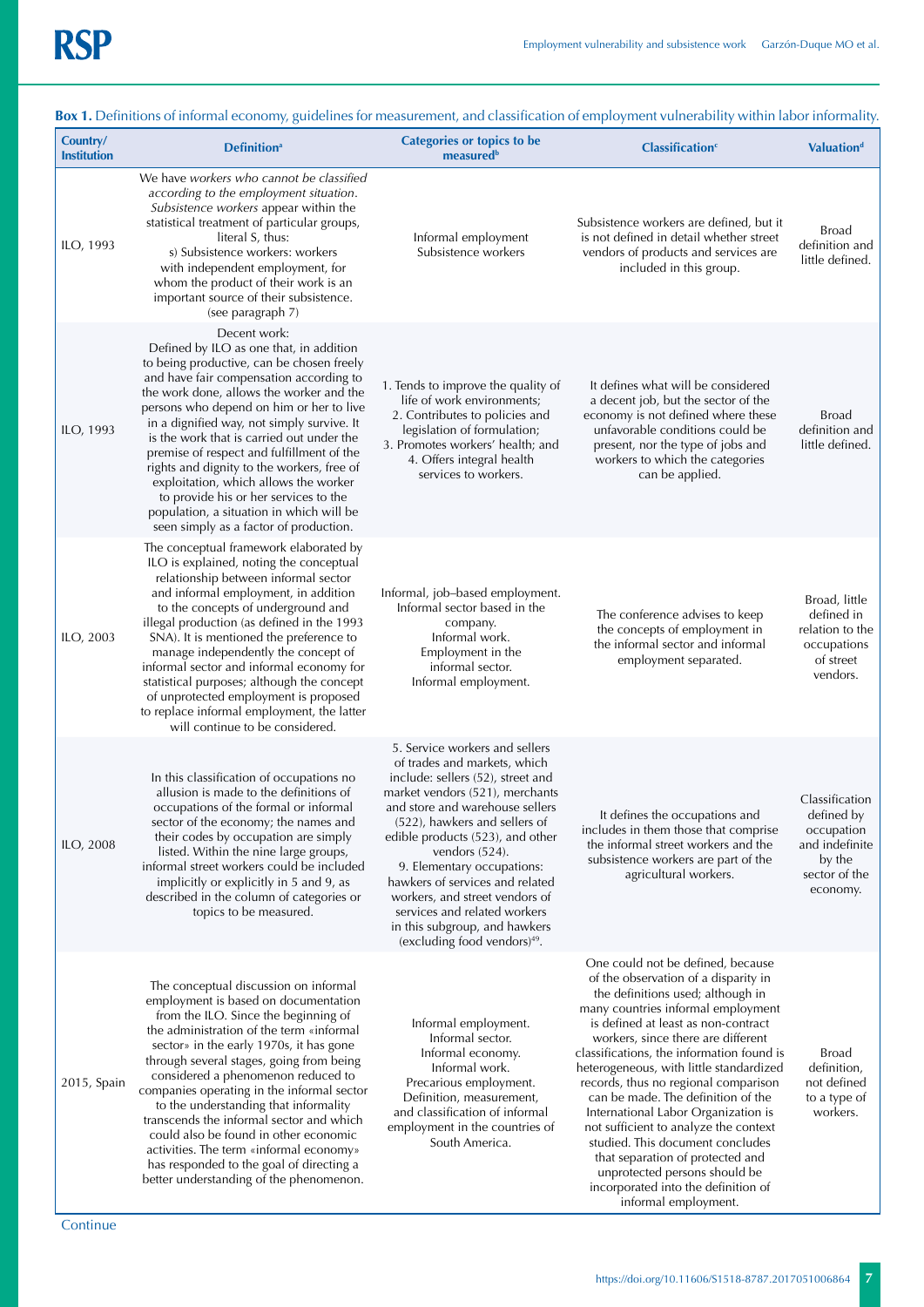#### **Box 1.** Definitions of informal economy, guidelines for measurement, and classification of employment vulnerability within labor informality. Continuation

| It groups in one category certain economic<br>activities related to low productivity<br>and poverty. The analysis of informal<br>employment was associated with<br>subsistence activities for persons with jobs<br>in the marginal sectors of the economy;<br>from this point of view, it is considered<br>that the informal sector is the result of a<br>surplus of labor per job. More recently,<br>2011, Chile<br>Alejandro Portes' view of informal work,<br>unlike that of the International Labor<br>Organization (ILO), understands that<br>informality should not necessarily be<br>linked to poverty, and that informality<br>should not necessarily be associated with<br>urban sectors (it should be seen as late<br>capitalism, flexibilization of labor laws). | Informal work.<br>Informal sector.<br>Informality.<br>Activities not regulated<br>by the Government.<br>Consequences of the<br>use of the concept. | Definition and consideration of<br>informality of a deinstitutionalized<br>view; however, it continues to be<br>unspecific and states the difficulties to<br>define it, since it considers that there<br>is a wide range of workers who are<br>almost informal and almost formal. | Broad<br>definition,<br>not defined<br>to a type of<br>workers. |
|-----------------------------------------------------------------------------------------------------------------------------------------------------------------------------------------------------------------------------------------------------------------------------------------------------------------------------------------------------------------------------------------------------------------------------------------------------------------------------------------------------------------------------------------------------------------------------------------------------------------------------------------------------------------------------------------------------------------------------------------------------------------------------|----------------------------------------------------------------------------------------------------------------------------------------------------|-----------------------------------------------------------------------------------------------------------------------------------------------------------------------------------------------------------------------------------------------------------------------------------|-----------------------------------------------------------------|
|-----------------------------------------------------------------------------------------------------------------------------------------------------------------------------------------------------------------------------------------------------------------------------------------------------------------------------------------------------------------------------------------------------------------------------------------------------------------------------------------------------------------------------------------------------------------------------------------------------------------------------------------------------------------------------------------------------------------------------------------------------------------------------|----------------------------------------------------------------------------------------------------------------------------------------------------|-----------------------------------------------------------------------------------------------------------------------------------------------------------------------------------------------------------------------------------------------------------------------------------|-----------------------------------------------------------------|

OIT: International Labour Organization; SNA: System of National Accounts

a Definition: according to what is defined by the governmental entities of each country and agencies such as ILO, WHO/PAHO, UNDP, among others.  $^{\rm b}$  What aspects of informality and employment vulnerability could be measured according to official definitions.

c What limitations are identified in the definition to classify workers and identify the elements that are excluded.

d Valuation: confused, limited, incomplete, broad. Confusing when official documents are not accurate in relation to the definition, classification, or aspects that should be measured; limited, where there is a definition and the criteria are precise, but the elements needed to be considered are missing; incomplete, when the definition is more advanced, but important elements still need to be incorporated; broad, but incomplete, when there is a good definition and the aspects that will be measured include almost the entire spectrum of informal workers who are considered as vulnerable, but there are some elements that are not included or that are not clearly defined.

> for work-related accidents in the formal sector of the economy<sup>62</sup> and globalization and its impact on the vulnerability of workers by the flexibilization of job relations<sup>6</sup>. They also refer to the relation of work and health in the migrant population<sup>1</sup>, considered as a population with precarious employment.

> In Mexico, a study mentions the needs of female street vendors to take care of their children<sup>21</sup>, and another study analyzes the impact of the crisis on employment vulnerability, informality, and precarious employment in young persons<sup>56</sup>.

> Argentina studies social vulnerability and job creation for populations defined as vulnerable because of their low employability, as well as the labor migration characteristics in Santiago del Estero, considering the workers denominated as "swallow", and in what way this work meets the characteristics of decent work<sup>59</sup>. Reviews were also observed that refer to the general population with characteristics of social vulnerability in Latin America, social mobility in neighboring areas<sup>20</sup>, the dimensions of precarious employment<sup>13</sup>, the informal sector, and unregistered labor<sup>r</sup>, subsistence and alienating jobs, in the analysis of precarious employment in waste pickers<sup>5</sup>, situations of health risk in Bolivian migrants with tuberculosis who work and live in clandestine textile workshops in Buenos Aires<sup>18</sup>, among others.

> Chile has a study with 258 street vendors from the informal economy in subsistence activities for the Maula region<sup>32</sup>. Brazil has a study that shows the decrease of street sellers in the country between 2004 and 200953. There is also a study in Brazil which has approached motorcycle taxi drivers<sup>60</sup> and their perception of health and unprotected employment in the short term, without defining the concept of employment vulnerability, using precariousness in informality as reference for this analysis $17$ .

> Other studies in Brazil<sup>11</sup> present the perception of quality of life for cane cutters, motorcycle taxi drivers<sup>60</sup>, and mothers whose children work in the streets of São Paulo<sup>12</sup>, designating them as work with characteristics of precarious employment, whether they are contract workers or informal workers. Another study has also addressed the prevalence of mental disorders in bus drivers and ticket collectors<sup>4</sup>, describing that their employment also presents characteristics of precarious employment; however, it does not refer to subsistence or vulnerable jobs.

o Kaztman R, Coordinador. Programa de las Naciones Unidas para el Desarrollo PNUD - Uruguay. Comisión Económica para América Latina y el Caribe CEPAL - Oficina de Montevideo. Activos y estructuras de oportunidades - estudios sobre las raíces de la vulnerabilidad social en Uruguay. Montevideo: PNUD, CEPAL; 1999 [cited 2015 Mar 14]. Available from: http:// www.cepal.org/publicaciones/ xml/2/10772/caratula.pdf

p Programa de las Naciones Unidas para el Desarrollo (PNUD). Informe sobre Desarrollo Humano 2014: sostener el progreso humano: reducir vulnerabilidades y construir resiliencia: resumen. New York; 2014 [cited 2015 Aug 29]. Available from: http://hdr. undp.org/sites/default/files/hdr14 summary-es.pdf

q Organización Internacional del Trabajo. Aumento del empleo vulnerable y la pobreza: entrevista con el jefe de la unidad de las tendencias mundiales del empleo de la OIT. Ginebra: OIT; 2010 [cited 2013 Mar 5]. Available from: http://ilo.org/global/aboutthe-ilo/newsroom/features/ WCMS\_120473/lang--es/ index.htm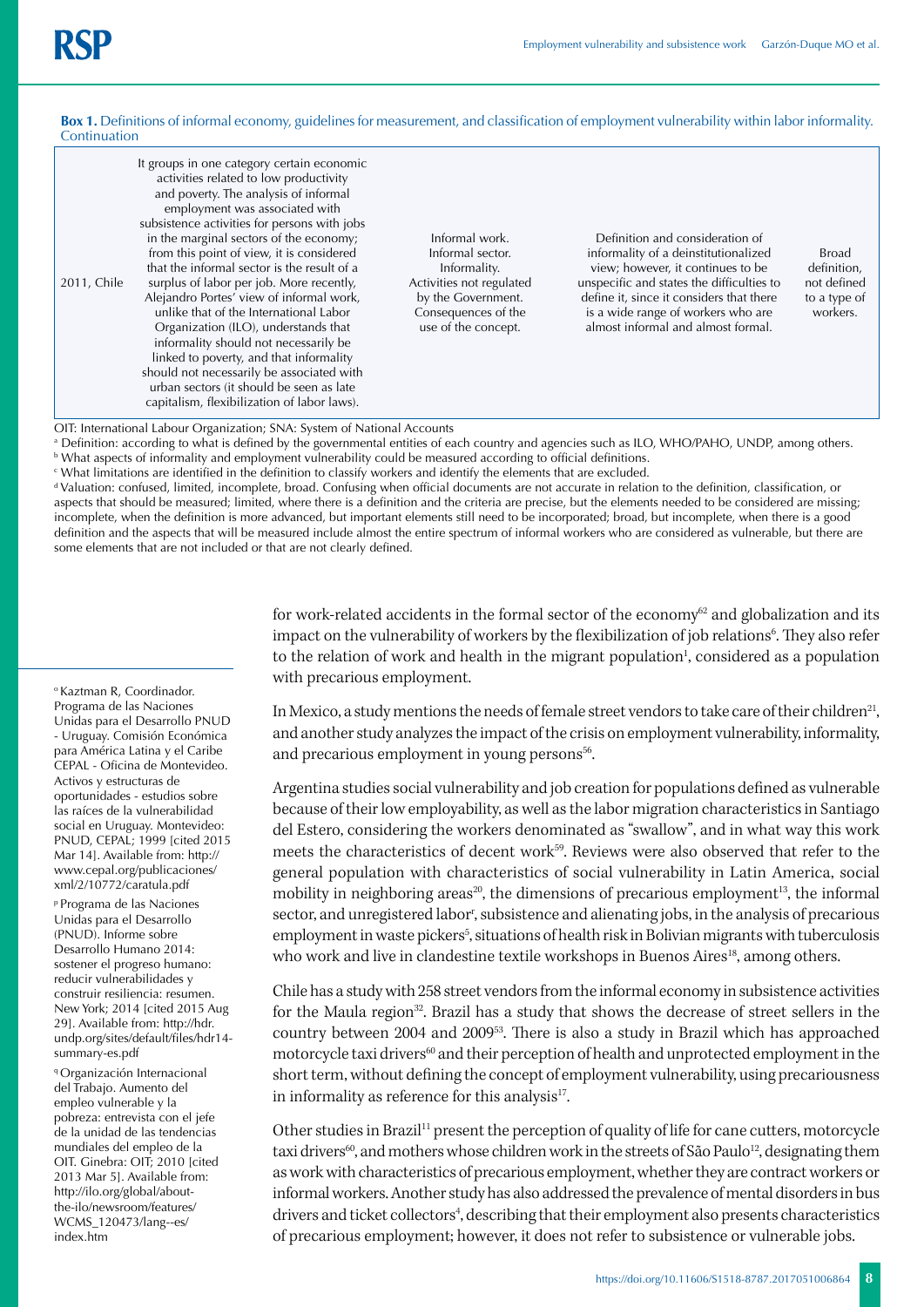#### **Box 2.** Characteristics of the articles included in the review that were identified with the terms of employment vulnerability, social vulnerability, informal employment, subsistence work, and street vendors.

| <b>Author</b>                                                    | <b>Country</b><br>of study                               | <b>Type of study</b>                                        | <b>Group</b>                                                                                                   | Does it define the concept of<br>employment vulnerability                                                                                                                                                                                                                                                                                                                                                                                                                                                                                                                                 | <b>Valuation*</b>                                                                                         |
|------------------------------------------------------------------|----------------------------------------------------------|-------------------------------------------------------------|----------------------------------------------------------------------------------------------------------------|-------------------------------------------------------------------------------------------------------------------------------------------------------------------------------------------------------------------------------------------------------------------------------------------------------------------------------------------------------------------------------------------------------------------------------------------------------------------------------------------------------------------------------------------------------------------------------------------|-----------------------------------------------------------------------------------------------------------|
| Smith PM,<br>Saunders R,<br>Lifshen M, Black O,<br>Lay M, et al. | Spain (includes<br>European<br>countries and<br>the USA) | Systematic<br>review and<br>descriptive<br>study            | Migrant<br>workers                                                                                             | Not exactly; it describes the development of<br>measurement in occupational health, safety,<br>and vulnerability for work accidents for the<br>population of migrants from the formal or informal<br>sector of the economy.                                                                                                                                                                                                                                                                                                                                                               | Specific for its<br>application in<br>work accidents for<br>migrant workers.                              |
| HernándezP, ZetinaA,<br>Tapia M, et al.                          | Mexico,<br>Mexico City                                   | Descriptive                                                 | 426 female<br>sellers                                                                                          | It does not refer to the concept of employment<br>vulnerability; it mentions female workers in the<br>informal economy, such as female street vendors in<br>four districts of Mexico City.                                                                                                                                                                                                                                                                                                                                                                                                | It does not define.                                                                                       |
| Ahonen EQ,<br>Benavides FG,<br>Benach J                          | Spain (includes<br>European<br>countries and<br>the USA) | Review                                                      | Agriculture,<br>construction,<br>daily jobs, taxi<br>drivers, other                                            | Not exactly; the development of measurement of<br>occupational health, safety, and vulnerability in the<br>immigrant population is described.                                                                                                                                                                                                                                                                                                                                                                                                                                             | Non-specific.                                                                                             |
| Sánchez AIM,<br>Bertolozzi MR                                    | Brazil                                                   | Systematic<br>review                                        | Health users,<br>patients, and<br>their families                                                               | This document reviews the concept of<br>vulnerability to contribute to the support of health<br>care in Brazilian cities.                                                                                                                                                                                                                                                                                                                                                                                                                                                                 | Confusing.                                                                                                |
| Cross C                                                          | Argentina                                                | Qualitative                                                 | Women who<br>participated in<br>a construction<br>program.                                                     | It refers to the concept of employment vulnerability<br>applied to persons with low employability,<br>particularly in working women who participated<br>in a social construction program in which<br>recycling plants were built in a landfill in<br>Buenos Aires, Argentina.                                                                                                                                                                                                                                                                                                             | Broad, social<br>vulnerability in persons<br>with low employability                                       |
| Tasso AT, Zurita C                                               | Argentina                                                | Qualitative                                                 | Workers who<br>move places<br>for agricultural<br>activities                                                   | It is located in the concept of social vulnerability<br>and decent work to value the conditions of<br>migrant workers in agricultural tasks by seasons,<br>jobs that are recognized as "swallow" jobs,<br>since workers travel from Santiago del Estero to<br>different states of Argentina.                                                                                                                                                                                                                                                                                              | Broad, social<br>vulnerability in persons<br>with agricultural jobs<br>called "swallow" -<br>decent work. |
| González LM,<br>Ortecho M,<br>Molinatti F                        | Argentina                                                | Review                                                      | Documents<br>and small<br>neighboring<br>areas of<br>Argentina                                                 | It summarizes the notion of social vulnerability<br>in the Latin America, but it locates and defines its<br>analysis in the concept of social mobility in small<br>neighboring areas. There is no direct reference to<br>the working population.                                                                                                                                                                                                                                                                                                                                          | Broad, social<br>vulnerability in small<br>neighboring areas of<br>Argentina                              |
| Goldberg A                                                       | Argentina                                                | Literature<br>review and<br>quantitative                    | Documents                                                                                                      | Description of contexts of social vulnerability<br>accompanied by health risk situations of illegal<br>Bolivian migrants with tuberculosis who also work<br>in non-formal textile workshops in Buenos Aires.                                                                                                                                                                                                                                                                                                                                                                              | Broad, social<br>vulnerability in workers                                                                 |
| Palacios-Pérez AT,<br>Sierra-Torres CH                           | Colombia –<br>Popayán                                    | Quantitative<br>descriptive,<br>research, and<br>audiometry | 186 hawkers<br>of Popayán                                                                                      | The terms informal economy, informal sector,<br>hawkers, and precarious employment by the<br>economic model were mentioned; the concept of<br>employment vulnerability is not mentioned. Topics<br>related to prevalence and risk factors associated<br>with communicative changes are also addressed.                                                                                                                                                                                                                                                                                    | Non-specific, it is not<br>mentioned directly.                                                            |
| United Nations<br>Development<br>Programme<br>(PNUD)             | New York                                                 | Quantitative                                                | Poor persons,<br>workers,<br>women, entire<br>communities<br>of the different<br>countries in<br>the continent | It covers a holistic approach to vulnerability,<br>which includes resilience. The AVEO approach is<br>assumed although it is not mentioned directly, since<br>it talks about giving assets and capabilities to the<br>vulnerable population in social and labor terms,<br>to prevent, face, and recover from unfavorable<br>situations, and to overcome the concept of poverty.<br>It is questioned who are those vulnerable, to whom<br>they are vulnerable, and why the populations<br>are vulnerable, differentiating and considering<br>employment as a part of social vulnerability. | Broad, social<br>vulnerability in the<br>general population;<br>includes the working<br>population.       |
| Andrade MI,<br>Laporta P                                         | Argentina                                                | Quantitative                                                | Agricultural<br>producers                                                                                      | Although the title announces the concept of social<br>vulnerability of the agricultural producers of an<br>Argentine region, this concept is not clearly defined<br>in it; however, there is a permanent reference<br>to the concept of social theory of risk and little<br>employment vulnerability.                                                                                                                                                                                                                                                                                     | Broad, social<br>vulnerability in<br>agricultural producers;<br>non-specific for labor.                   |
| Moyano DE,<br>Guevara RC,<br>Lizana JL                           | Chile – Maule<br>region                                  | Mixed                                                       | 258 hawkers<br>of the Maule<br>region in Chile                                                                 | It does not mention the concept of employment<br>vulnerability directly; it refers to the term informal<br>economy workers, which include self-employed,<br>those engaged in subsistence activities, and within<br>these it focuses on street vendors.                                                                                                                                                                                                                                                                                                                                    | Non-specific -<br>informal economy<br>workers-self-employed-<br>subsistence activities.                   |

**Continue**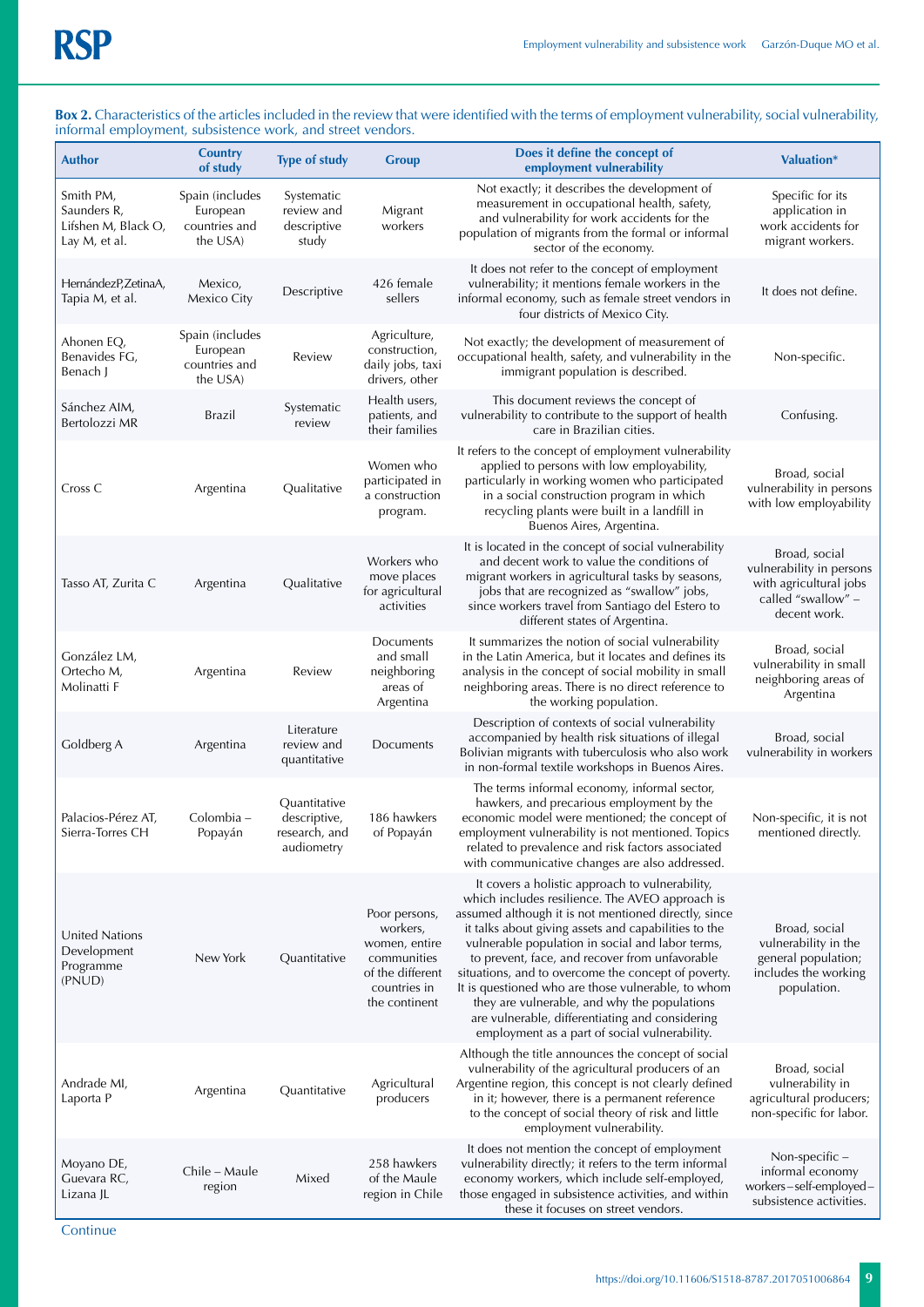#### **Box 2.** Characteristics of the articles included in the review that were identified with the terms of employment vulnerability, social vulnerability, informal employment, subsistence work, and street vendors. Continuation

| <b>Bachiller S</b>                                                | Argentina               | Qualitative -<br>ethnographic                           | Informal waste<br>pickers                                                          | Informal pickers are referred to as subsistence<br>workers and it is described that an analysis of the<br>notion of alienation will be made in the analysis of<br>employment precariousness that affects the pickers.<br>Pickers in the waste dump of Comodoro Rivadavia<br>of Patagonia in Argentina.                                                                                                                                                                                        | Confusing $-$ it refers<br>to subsistence workers<br>and precarious<br>employment.                           |
|-------------------------------------------------------------------|-------------------------|---------------------------------------------------------|------------------------------------------------------------------------------------|-----------------------------------------------------------------------------------------------------------------------------------------------------------------------------------------------------------------------------------------------------------------------------------------------------------------------------------------------------------------------------------------------------------------------------------------------------------------------------------------------|--------------------------------------------------------------------------------------------------------------|
| Vargas MC,<br>Aparicio AT,<br>Alanís JC                           | Mexico                  | Review                                                  | Documents<br>that show<br>the topic in<br>question                                 | Meanings of the concepts of socioeconomic<br>vulnerability, environmental justice, and spatial<br>justice, in their relations with social risks and<br>disasters. It does not refer to specific populations.<br>The concept of socioeconomic vulnerability<br>is administered as a key to understanding<br>the causes of disasters.                                                                                                                                                           | Broad - socioeconomic<br>vulnerability,<br>environmental justice,<br>space justice.                          |
| Ospina JM,<br>Manrique FG,<br>Ariza NE                            | Colombia -<br>Boyacá    | Quantitative<br>$-$ cross-<br>sectional,<br>descriptive | $1,410$ potato<br>growers from<br>the central<br>state of Boyacá                   | Health, environment, and work in vulnerable<br>populations: potato growers in central Boyacá. In<br>relation to the concept of employment vulnerability,<br>the article mentions that the informal sector is a<br>vulnerable population; in general workers have<br>low paid employment, long hours of work, and<br>mediocre and unregulated working conditions,<br>conditions that generate bad life conditions.                                                                             | Broad – vulnerable<br>populations.                                                                           |
| Salas MM,<br>Oliveira O                                           | Mexico                  | Mixed                                                   | Young<br>persons and<br>adolescents                                                | It studies how the crisis has particularly aggravated<br>the employment vulnerability of adolescent<br>workers, from the more frequent processes<br>of informalization, precarization, and lack<br>of labor protection.                                                                                                                                                                                                                                                                       | Confusing $-$<br>vulnerability, precarious<br>employment with<br>subsistence work,<br>unprotected work, etc. |
| Pamplona JB                                                       | Brazil                  | Quantitative                                            | Street vendors<br>of São Paulo                                                     | It does not define the concept of vulnerability in the<br>text. It mentions as an important point the decrease<br>in street vending in São Paulo, which went from<br>133,000 in 2004 to 100,000 in 2009, and this is<br>considered as a consequence of an improvement<br>in employment. It is described as the sale of illegal<br>products and that can cause problems of mobility<br>and illegality. It does not define a concept of<br>vulnerability; it mentions it with informal workers. | Non-specific - informal<br>economy workers                                                                   |
| Roa JCG,<br>García-Suaza A,<br>Rodríguez-Acosta M                 | Colombia                | Quantitative                                            | Home Survey<br>Information<br><b>GEIH-DANE</b><br>2010                             | It does not define the concept of vulnerability; it<br>analyzes the process of implementing the concept<br>of informality in the analysis of the Colombian<br>labor market, centered on the workplace beyond<br>the size of the place of work. These conditions<br>show the questioning of public policies that<br>have occurred for the administration of labor<br>informality in Colombia.                                                                                                  | Non-specific -<br>informality.                                                                               |
| Giatti L,<br>Barreto SM,<br>César CC                              | Brazil                  | Quantitative                                            | National<br>survey data – a<br>sample of men<br>aged between<br>15 and 64<br>years | It presents the concept of precarious employment;<br>it does not mention employment vulnerability.<br>However, an analysis of unprotected employment<br>in the informal and health sector for workers with<br>temporary contracts in Brazil between 1998 and<br>2003 for one of the eight metropolitan regions<br>of Brazil is presented. It is described lack of<br>social security, unemployment, and unprotected<br>employment (heterogeneous groups).                                     | Non-specific-<br>informality - precarious<br>employment.                                                     |
| Massi MF                                                          | Argentina               | Quantitative                                            | $Mixed -$<br>microdata<br>from research                                            | Dimensions of precarious employment in Argentina:<br>a broad set of working conditions is mentioned<br>here; it is described that it is created linked to the<br>instability in hiring and exclusion from the labor<br>market. It explains that there are no 'precarious' and<br>'not precarious' jobs; there are smaller or greater<br>degrees of precariousness in the different segments<br>of the production structure, since in general, all<br>have characteristics of precariousness.  | Non-specific $-$ it<br>addresses precarious<br>employment for<br>workers in different<br>sectors.            |
| Gómez PI,<br>Castillo AI,<br>Basquez SA,<br>Castro OA,<br>Lara EH | Colombia –<br>Cartagena | Quantitative                                            | 584 informal<br>stationary<br>sellers of the<br>city market<br>(Bazurto)           | It mentions that the sector of informal employment<br>brings together a vulnerable population, which<br>is poorly remunerated and with long and<br>strenuous hours, and in general, the precarious<br>working conditions affect the living and health<br>conditions of workers <sup>20</sup> .                                                                                                                                                                                                | Confusing $-$ it<br>mixes employment<br>vulnerability and<br>precarious employment<br>indistinctly.          |

**Continue**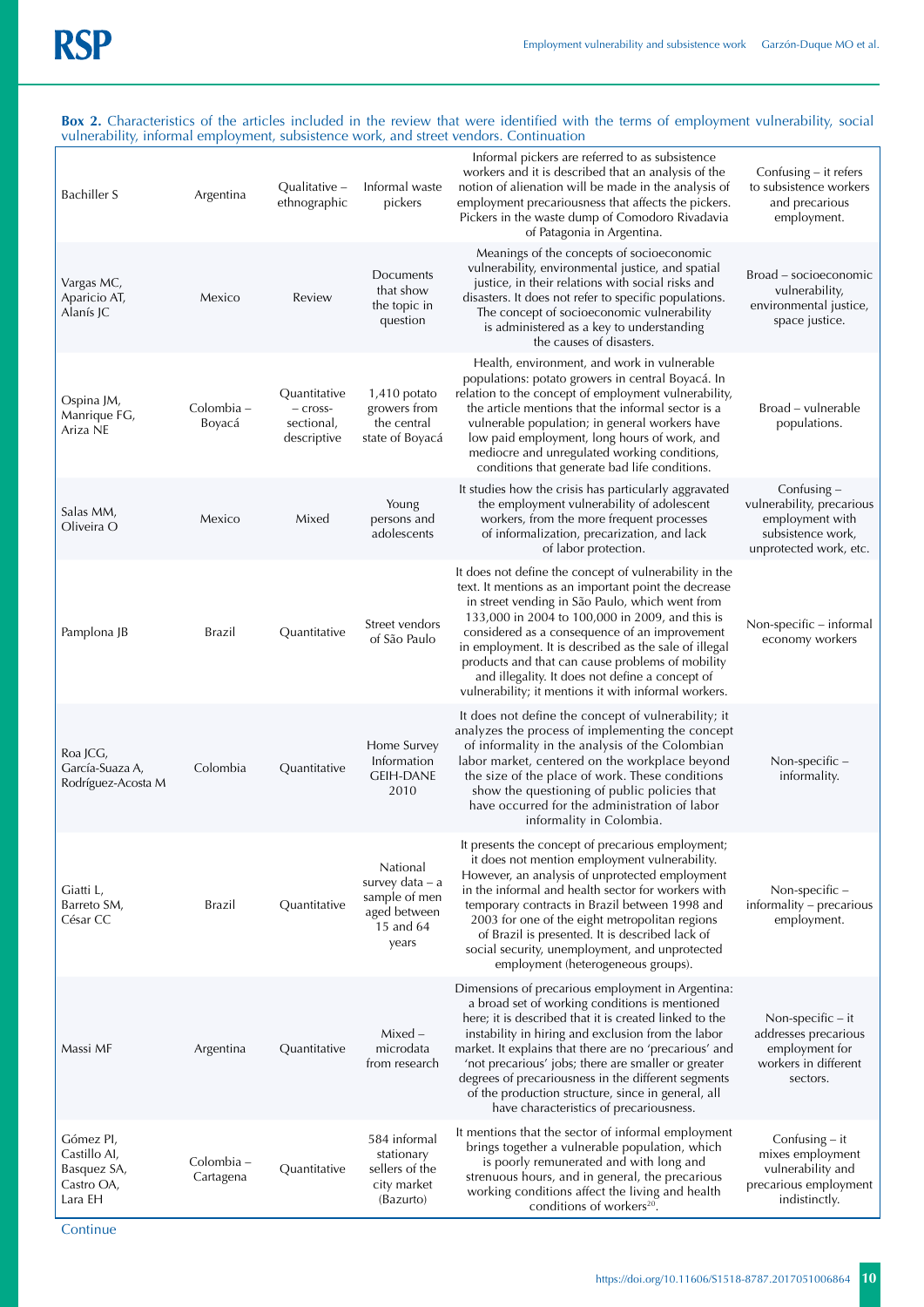#### **Box 2.** Characteristics of the articles included in the review that were identified with the terms of employment vulnerability, social vulnerability, informal employment, subsistence work, and street vendors. Continuation

| Garzon-Duque<br>MO, Gómez-Arias<br>RD, Rodriguez-<br>Ospina FL                                        | Colombia -<br>Medellín                                                    | Quantitative                                         | 422 informal<br>street workers<br>on the streets<br>and sidewalks<br>of the Medelin<br>center | It defines as vulnerable working population those<br>who are at social, occupational, and community<br>risk; it alludes to the regional decent work<br>plan, to subsistence jobs within the informal<br>economy. It defines that they are sellers who work<br>during the day to eat at night.                                                                                                                                                                                                                                                                                                                                                                          | Specific – but not<br>defined for sellers.                                                                                                                                                                                                                                                                                    |
|-------------------------------------------------------------------------------------------------------|---------------------------------------------------------------------------|------------------------------------------------------|-----------------------------------------------------------------------------------------------|------------------------------------------------------------------------------------------------------------------------------------------------------------------------------------------------------------------------------------------------------------------------------------------------------------------------------------------------------------------------------------------------------------------------------------------------------------------------------------------------------------------------------------------------------------------------------------------------------------------------------------------------------------------------|-------------------------------------------------------------------------------------------------------------------------------------------------------------------------------------------------------------------------------------------------------------------------------------------------------------------------------|
| Sotelo-Suárez NR,<br>Arcentáles JLQ,<br>Montilla CPM,<br>López-Sánchez PA                             | Colombia –<br>Bogotá                                                      | Quantitative                                         | 3,936 working<br>women in<br>informal<br>economy in<br>different areas                        | It does not define the concept. It mentions<br>conditions of precariousness of women with low<br>education level, gains below the legal minimum<br>wage, with long working hours, scarce time to carry<br>out activities of leisure and free time; it mentions<br>that 75% of the women are heads of households.                                                                                                                                                                                                                                                                                                                                                       | Non-specific - it refers<br>to the concept of<br>precarious employment<br>to define employment<br>vulnerability of the<br>women under study.                                                                                                                                                                                  |
| Ballesteros LV,<br>Arango YLL,<br>Urrego YMC                                                          | Colombia -<br>Rural Area of<br>Medelin                                    | Quantitative,<br>cross-<br>sectional,<br>descriptive | 100 informal<br>pickers of five<br>neighborhoods<br>of Medelin in<br>2008                     | It designates workers as informal environmental<br>pickers; however, informal picker, vulnerable<br>worker, or subsistence worker is not clearly<br>defined. However, it describes that their informal<br>conditions expose them to working conditions<br>that affect their health and that of their families.<br>Their health and work conditions are precarious.<br>The biological, ergonomic, and social risks to<br>which they are exposed and lack of social security<br>constitute their precariousness. Non-unionized<br>workers are a large majority in relation to unionized<br>workers, more women than men, mostly single,<br>and with low education level. | Non-specific - it refers<br>to the concept of<br>precarious employment<br>but not defined, which<br>mentions precarious<br>employment for<br>environmental pickers,<br>both unionized and<br>non-unionized. It<br>insinuates more than<br>its precariousness,<br>the employment<br>vulnerability of<br>non-unionized workers. |
| Carvalho<br>Junior LCS,<br>Ramos EMC, Toledo<br>AC, Ceccato ADF,<br>Macchione M,<br>Braga ALF, et al. | Brazil – West of<br>the State of São<br>Paulo                             | Quantitative<br>- longitudinal<br>descriptive        | With 44<br>cane cutters,<br>from whom<br>data were<br>collected in<br>two moments<br>in 2010  | Workers in conditions of precarious employment<br>in rural areas such as migrants from poor regions<br>of Brazil, being on average 25 years old, with five<br>years or less of education. The work they perform<br>requires from them great physical effort, and the<br>payment occurs by the quantity cut; they are<br>exposed to polluted air and the sun, make too<br>much physical effort, and do not consume water,<br>situations that affect their physical and mental<br>health. In general, with good perception of their<br>state of physical and mental health.                                                                                              | Non-specific $-$ it<br>mentions precarious<br>working conditions<br>but does not define the<br>concept for these cane<br>cutters, nor the type of<br>contract they have with<br>the company where<br>they work.                                                                                                               |
| Teixeira JRB, Boery<br>EN, Casotti CA,<br>AraújoTMd, PereiraR,<br>Ribeiro IJS, et al.                 | Brazil – Jequié,<br>Bahia State                                           | Quantitative,<br>cross-sectional,<br>descriptive     | Made<br>with 400<br>motorcycle<br>taxi drivers,<br>published in<br>2015                       | It wanted to explore their perception of quality<br>of life and see if the control over their own work<br>had repercussions on this perception. It mentions<br>that motorcycle taxi is a labor activity arising from<br>informality, in which the drivers undergo diverse<br>conditions to increase their gains, although they<br>imply malaise, damages, or health problems.<br>It mentions the precariousness of the work of<br>motorcycle taxi drivers.                                                                                                                                                                                                             | Confusing - motorcycle<br>taxi drivers are<br>referred to as informal<br>workers, subject to<br>the violation of their<br>health conditions, the<br>precariousness of this<br>employment, but it is<br>not clearly defined.                                                                                                   |
| Cavalcante-<br>Nóbrega LP,<br>MelloAF, Maciel MR,<br>Cividanes GC,<br>Fossaluza V,<br>Mari JJ, et al. | Brazil – São<br>Paulo                                                     | Quantitative,<br>cross-sectional,<br>descriptive     | With 79<br>mothers of one<br>sample per<br>convenience                                        | Mothers of 7 to 14 year old boys who work<br>in the streets of São Paulo. Mothers live in<br>a context of poverty (up to 6 persons in a<br>house), of domestic violence, with mental<br>health problems that affect the children. Only<br>half of the mothers were paid for work, with a<br>regular perception of their quality of life and<br>an average of 4 children.                                                                                                                                                                                                                                                                                               | Non-specific - It does<br>not mention at any<br>point that the work<br>of the children in the<br>street is precarious,<br>vulnerable, informal, or<br>of subsistence.                                                                                                                                                         |
| Assunção AÁ,<br>Silva LS                                                                              | Brazil –<br>metropolitan<br>region of Belo<br>Horizonte,<br>Minas Gerais. | Quantitative,<br>cross-<br>sectional                 | With 1,607<br>workers                                                                         | It explores the prevalence of mental disorders in<br>bus drivers and ticket collectors to see if the traffic<br>conditions or bus conditions were associated with<br>the disorders. It was observed that urban collective<br>transportation workers are frequently victims of<br>precarious work conditions, which trigger health<br>problems; however, no description is given in the<br>article of what are the reasons, for the specific case,<br>for precarious employment and being vulnerable to<br>psychic suffering.                                                                                                                                           | Non-specific $-$ it<br>mentions that<br>workers are victims<br>of precarious working<br>conditions, but it<br>does not define their<br>concept, being them<br>contract workers.                                                                                                                                               |

AVEO: Assets, Vulnerability and Structure of Opportunities; GEIH-DANE: Large Integrated Home Survey - National Administrative Department of Statistics \* Valuation: confused, limited, incomplete, broad. Confusing when official documents are not accurate in relation to the definition, classification, or aspects that should be measured; limited, where there is a definition and the criteria are precise, but the elements needed to be considered are missing; incomplete, when the definition is more advanced, but important elements still need to be incorporated; broad, but incomplete, when there is a good definition and the aspects that will be measured include almost the entire spectrum of informal workers who are considered as vulnerable, but there are some elements that are not included or that are not clearly defined.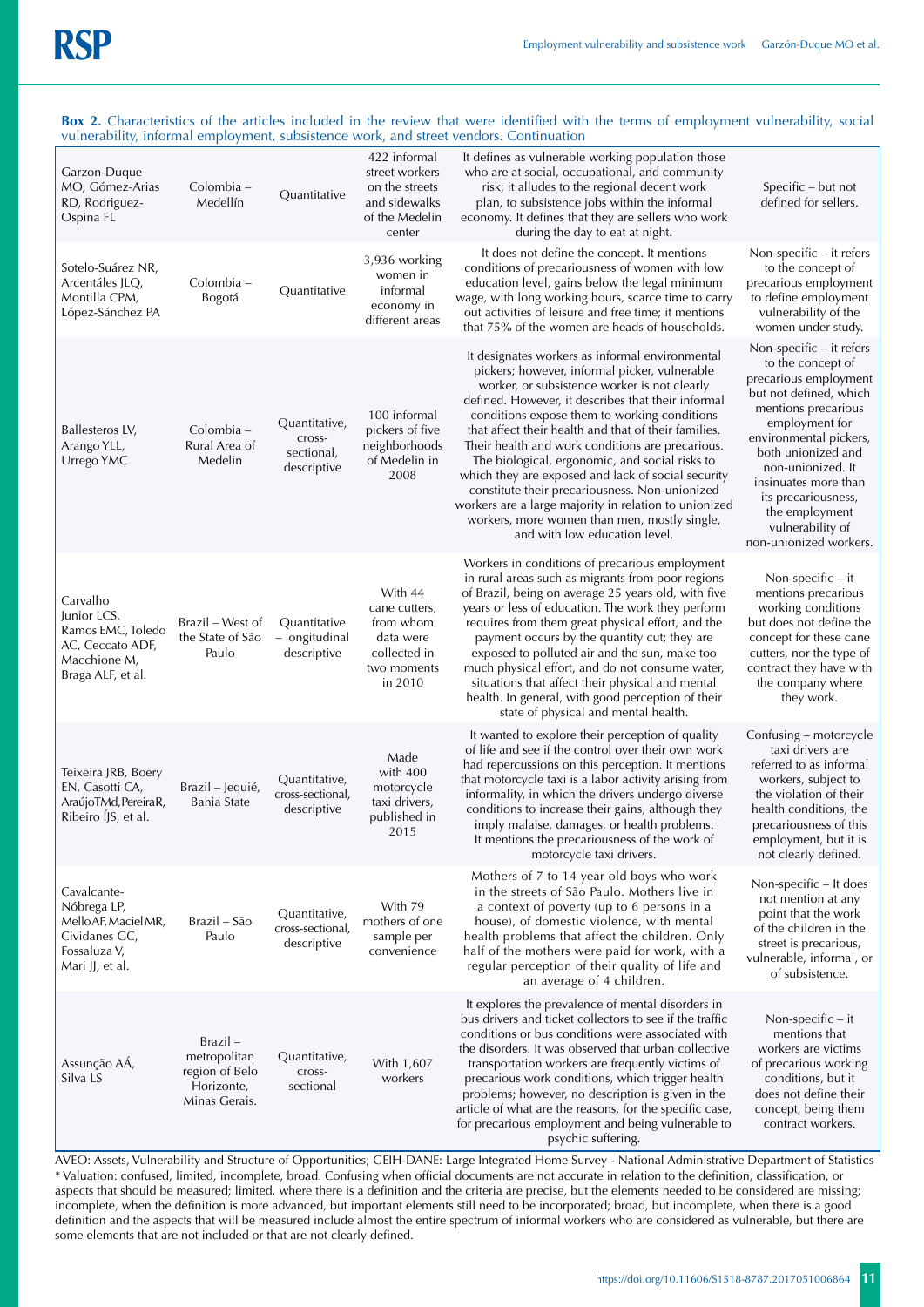Colombia has specific analyses for informal workers with subsistence jobs who sell their products on the streets and sidewalks of cities; they are generally defined as vulnerable working population, as suggested by the regional decent work plan<sup>48</sup>. The studies were carried out between 2004 and 2013, including agricultural workers, workers in market squares, and street vendors, and they characterize the sociodemographic and economic conditions, level of affiliation to the health system, perception of some health conditions of these workers, among others, with studies carried out in Popayán<sup>51</sup>, Boyacá<sup>50</sup>, Cartagena<sup>19</sup>, Medelin<sup>16</sup>, Bogotá<sup>58</sup>, etc.

On the other hand, there is a national diagnosis of health and work conditions, in which close to 20,000 workers of the informal economy participated in 20 states $30$ .

There are also studies such as the 100 environmental pickers in rural Medelin<sup>26</sup>, designated as having precarious and vulnerable jobs; however, the concept of employment vulnerability for these populations was not defined.

The description of labor informality in Colombia is based on information from the Large Integrated Home Survey – National Administrative Department of Statistics (GEIH-DANE 2010)<sup>s</sup>, being more difficult to specify a concept of employment vulnerability applied to a specific group and which can facilitate the targeting of actions at the national and regional level.

# **DISCUSSION**

The concept, use, and application of the term informal economy is as broad and diverse as the population to which it applies, and although it shares general characteristics, they cannot be unified in the particular, since they include workers that are considered as formal being in the informal economy, and workers who are in the formal economy being considered as informal<sup>55</sup>, in addition to many other derivations given by the job classifications of ILO<sup>35,44</sup>.

On the other hand, heterogeneity is present in the use of the term precarious employment, because for some countries such as Brazil the few field studies with informal workers or with precarious jobs is more related to the formal sector and workers with work contracts<sup>4,11,55,60</sup> than to workers with subsistence jobs on the streets and sidewalks of cities.

The conceptual dispersion and the implications of the scarce differentiation between subsistence jobs, precarious employment, work in informal jobs, or the informal sector are still unclear.

The systematic reviews<sup>55</sup> mention that informal employment in the countries of Latin America cannot be compared, since heterogeneous and poorly defined concepts are assumed which leave a nebulous area in which workers with subsistence jobs can be made invisible by the ILO classifications<sup>t</sup>.

We have also observed that each country, via targeting $30,gh$ , seeks to advance actions to improve the living and working conditions of those who have this type of jobs. This could be the case with street vendors.

According to the ILO classification  $(2008)^{43}$ , agricultural workers were considered to be subsistence workers, but street vendors were not considered in the same way, which were classified as self-employed workers43, without indicating that this condition causes them to work by day to eat at night in a subsistence job.

Although the concept of social and employment vulnerability has been incorporated for some time in Colombia, subsidies aimed at overcoming poverty continue to be in force.

This concept of the different mechanisms of focus cannot be erased, disappearing the essence of the concept "social vulnerability" proposed by Moser<sup>31</sup>, and adjusted by Kaztman and Filgueira<sup>15,n,o</sup> who propose seeing the assets of individuals, families, and communities as capitals.

r Neffa JC. Sector informal, precariedad, trabajo no registrado. In: 9º Congreso Nacional de Estudios del Trabajo. Grupo 8: Cambios en el trabajo: reestructuración, tercerización y deslocalización de la producción. Buenos Aires: ASET; 2009 [cited 2015 Oct 3]. Available from: http://www.aset. org.ar/congresos/9/Ponencias/ p8\_Neffa.pdf

s Guataqui Ros RC, García-Suaza A, Rodríguez-Acosta M. El perfil de la informalidad laboral en Colombia. Bogotá: Universidad del Rosario, Facultad de Economía; 2011[cited 2015 Oct 3]. (Documentos de Trabajo, 95). Available from: http:// www.urosario.edu.co/urosario\_ files/84/84048d18-e754-4f80 afc5-f80d4b092260.pdf

t Organización Internacional del Trabajo Resolución sobre la actualización de la Clasificación Internacional Uniforme de Ocupaciones. Estructura de la Clasificación Internacional Uniforme de Ocupaciones. Ginebra: OIT: 2008 [cited 2015 Sep 27]. Available from: http:// www.ilo.org/public/spanish/ bureau/stat/isco/docs/resol08.pdf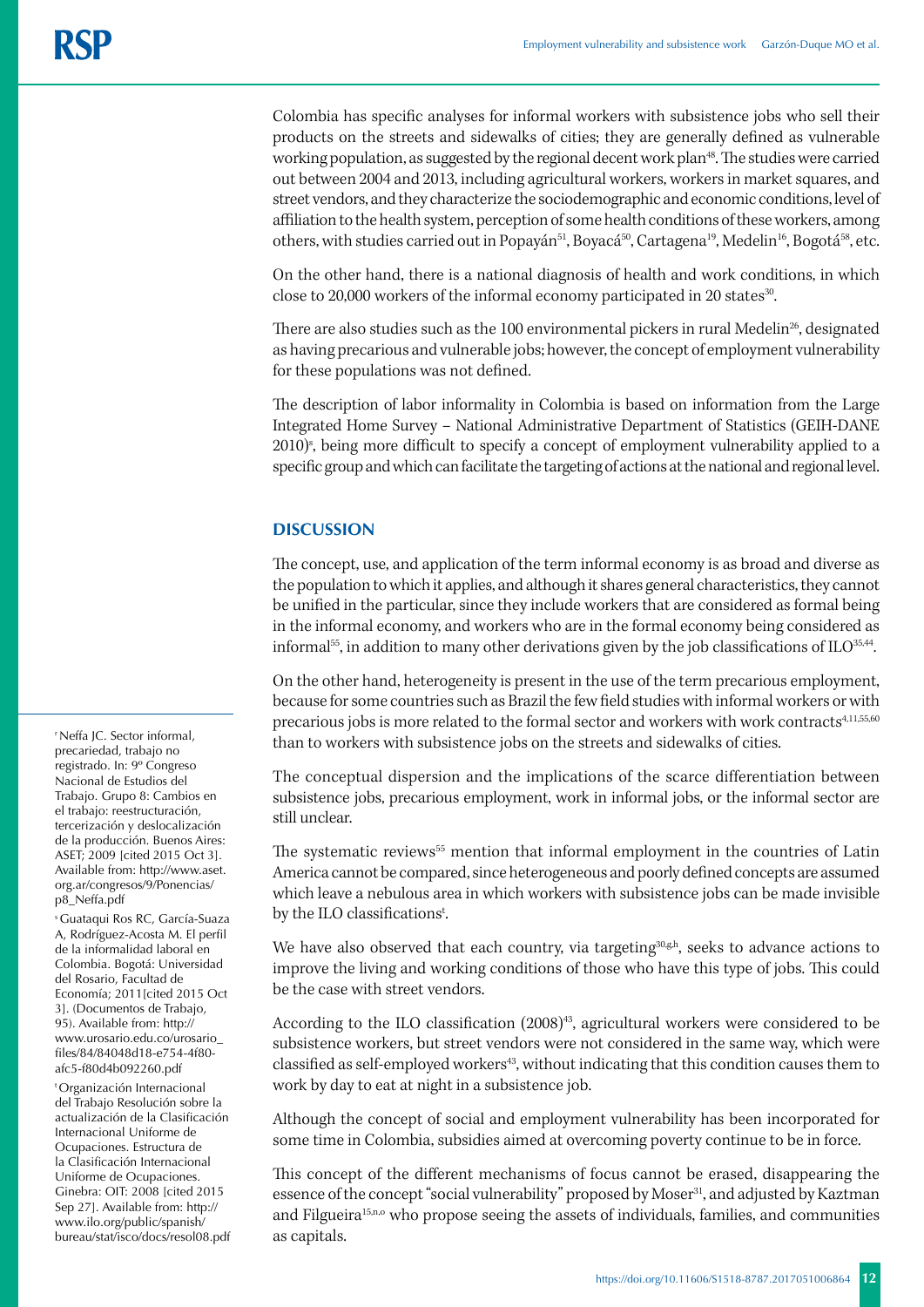Within these capitals, work is included as a starting point in overcoming deficiencies, and it was observed that, accompanied by a structure of opportunities, they allow the worker, the family, and the community to predict situations of potential loss, facing and resisting them.

In this sense, the perspectives could point to the overcoming of vulnerability, and the Government, market, and community ensure that they are available<sup>61,p</sup>.

Work can either boost assets or exacerbate situations of poverty, shortage, and danger, which is why it is not an issue of simply identifying the assets that workers may have.

In order for working populations to overcome adversities, they need a structure of opportunities that maximize both their acquisition and their effective materialization with decent, free, and protected work.

The informal worker designated as vulnerable with subsistence work could present low education level, difficulty accessing health systems, and weak ties with the labor market<sup>34</sup>; however, specific information is still scarce for different groups of vulnerable workers.

It is difficult to retrieve information that shows the defined profiles of employment vulnerability for those who make the streets and sidewalks of the cities their place of work with subsistence jobs, hindering both the application of the concept and its implementation in the field, and leaving particular situations in an area of uncertainty that must be addressed in a special way. With the above, social and work disadvantage conditions were evidenced in Latin America, particularly in Colombia<sup>3,9,16-18,24,32,50,51,58,r</sup>, where despite the evidence, these conditions are not taken into account for the reconfiguration of their social and labor peculiarities. This condition can lead to a greater deterioration of the physical and mental health of workers, accompanied by economic, social, and family consequences, making it more difficult to overcome employment vulnerability in terms of weakness to mobilize assets, use them, and the scarce or lack of opportunities to overcome poverty.

After reviewing and analyzing the concepts of informality, social-employment vulnerability and precarious employment, it can be said that there is little scientific evidence to define a concept that fits workers with subsistence jobs, understanding that within them we have those who make the streets and sidewalks of cities their place of work. A concept is needed to define the profile of precarious employment to move towards overcoming this condition, giving way to the fulfillment of the assumptions of the regional decent work program of ILO<sup>34,37,40</sup>.

Thus, it is evident the need for greater conceptual clarity that facilitates the methodological application for the analysis with this type of population.

As a result of this review, we propose that informal street workers are those who, having a subsistence job, work during the say to eat at night, and whose vulnerability exists because of their scarce or nonexistent possession of assets and a minimum structure of opportunities to prevent, face, and resist the critical situations that appear daily, endangering their subsistence and that of the persons they are responsible for, thus making the connection between social and employment vulnerability.

## **REFERENCES**

- 1. Ahonen EQ, Benavides FG, Benach J. Immigrant populations, work and health: a systematic literature review. *Scand J Work Environ Health*. 2007;33(2):96-104. https://doi.org/10.5271/sjweh.1112
- 2. Amable M, Benach J, González S. La precariedad laboral y su repercusión sobre la salud: conceptos y resultados preliminares de un estudio multimétodos. *Arch Prev Riesgos Labor*. 2001 [cited 2015 Aug 30];4(4):169-84. Available from: http://www.archivosdeprevencion.com/view\_ document.php?tpd=2&i=1281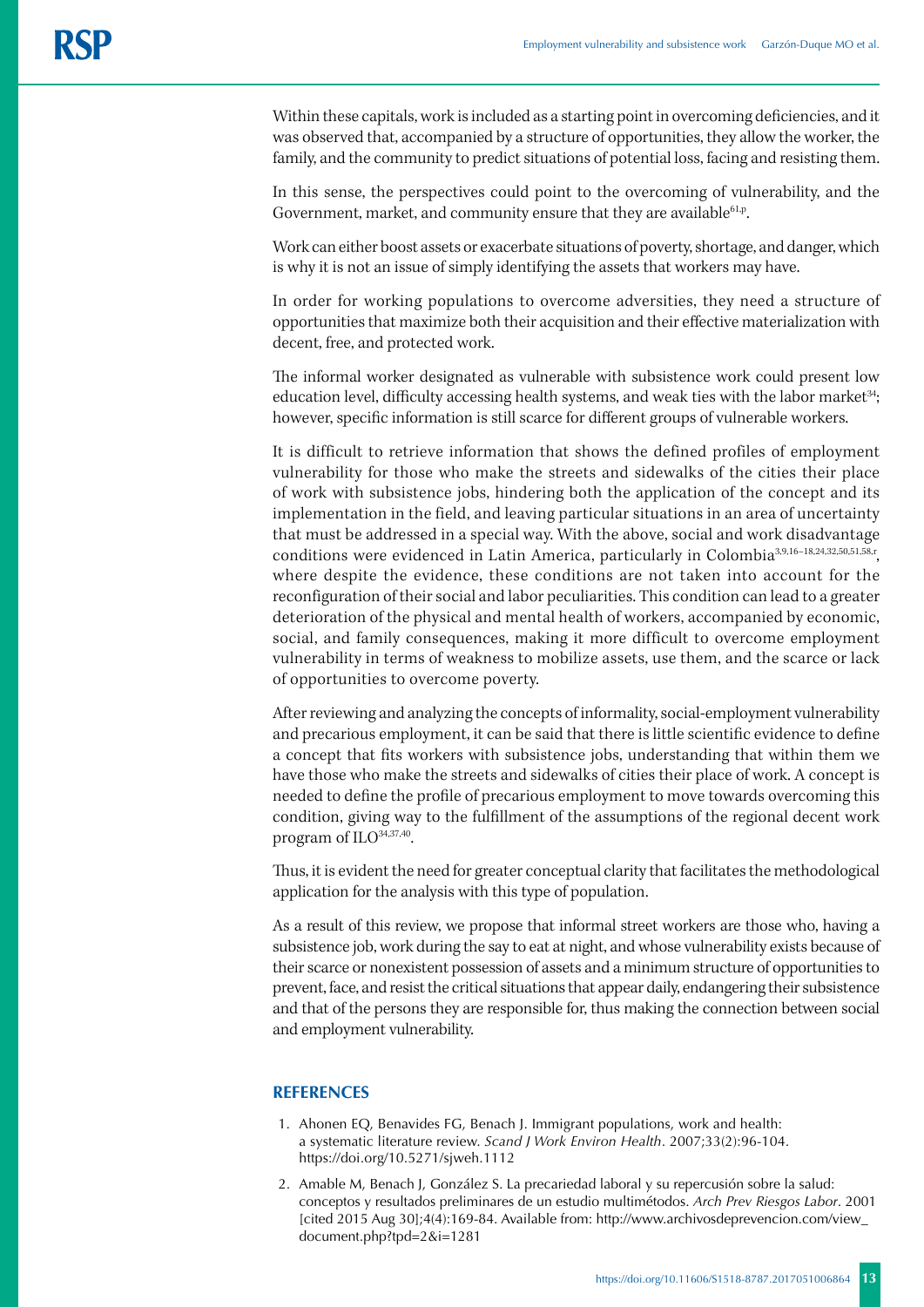- 3. Andrade MI, Laporta P. La teoría social del riesgo: una primera aproximación a la vulnerabilidad social de los productores agropecuarios del Sudoeste bonaerense ante eventos climáticos adversos*. Mundo Agrario*. 2009 [cited 2017 Mar 28];10(19). Available from: http://www. mundoagrario.unlp.edu.ar/rt/printerFriendly/v10n19a08/621
- 4. Assunção AA, Silva LS. Condições de trabalho nos ônibus e os transtornos mentais comuns em motoristas e cobradores: Região Metropolitana de Belo Horizonte, Minas Gerais, Brasil, 2012. *Cad Saude Publica*. 2013;29(12):2473-86. https://doi.org/10.1590/0102-311X00181412
- 5. Bachiller S. El verdadero fantasma es el trabajo no cuestionado: analizando etnográficamente al concepto de alienación*. Horiz Antropol*. 2013;19(39):347-72. https://doi.org/10.1590/S0104-71832013000100014
- 6. Baraldi S, Diaz MYP, Martins WJ, Carvalho Júnior DA. Globalização e seus impactos na vulnerabilidade e flexibilização das relações do trabalho em saúde. *Trab Educ Saude*. 2008;6(3):539-48. https://doi.org/10.1590/S1981-77462008000300008
- 7. Barattini M. El trabajo precario en la era de la globalización. ¿Es posible la organización? *Polis (Santiago)*. 2009;8(24):17-37. https://doi.org/10.4067/S0718-65682009000300002
- 8. Benach J, Amable M. Las clases sociales y la pobreza. *Gac Sanit*. 2004 [cited 2008 Jun 6];8(4):16-23. Available from: http://scielo.isciii.es/scielo.php?script=sci\_arttext&pid=S0213-91112004000400005
- 9. Campos-Vargas M, Toscana-Aparicio A, Campos Alanís J. 2015. Riesgo socionaturales: vulnerabilidad socioeconómica, justicia ambiental y justicia espacial. *Cuad Geogr Rev Colomb Geogr*. 2015;24 (2):53-69. https://doi.org/10.15446/rcdg.v24n2.50207
- 10. Cardona Osorio J. El concepto de salud enfermedad y salud pública según los diferentes modos de producción. *Rev Centroam Adm Publica*. 1988 [cited 2017 Mar 28];(12):103- 36. Available from: http://unpan1.un.org/intradoc/groups/public/documents/icap/unpan041736.pdf
- 11. Carvalho Junior LCS, Ramos EMC, Toledo AC, Ceccato ADF, Macchione M, Braga ALF, et al. Avaliação da qualidade de vida relacionada à saúde de cortadores de cana-de-açúcar nos períodos de entressafra e safra. *Rev Saude Publica*. 2012;46(6):1058-65. https://doi.org/10.1590/S0034-89102012000600016
- 12. Cavalcante-Nóbrega LP, Mello AF, Maciel MR, Cividanes GC, Fossaluza V, Mari JJ, et al., Quality of life of mothers whose children work on the streets of São Paulo, Brazil. *Cad Saude Publica*. 2015;31(4):827-36. https://doi.org/10.1590/0102-311X00032514
- 13. Cutter SL. Vulnerability to environmental hazards. *Prog Hum Geogr*. 1996 [cited 2015 Mar 13];20(4):529-39. Available from: http://webra.cas.sc.edu/hvri/docs/Progress\_Human\_Geography.pdf
- 14. Fernández Massi M. Dimensiones de la precariedad laboral: un mapa de las características del empleo sectorial en la Argentina. *Cuad Econ*. 2014;33(62):231-57. https://doi.org/10.15446/cuad.econ.v33n62.43675
- 15. Filgueira CH, Peri A. América Latina: los rostros de la pobreza y sus causa determinantes núm. Santiago de Chile: Nações Unidas, CEPAL; 2004 [cited 2015 Mar 14]. (CEPAL Series - Población y Desarrollo, 54). Available from: http://repositorio.cepal.org/bitstream/handle/11362/7192/ S045458\_es.pdf?sequence=1
- 16. Foschiatti AMH, compiladora. Aportes conceptuales y empíricos de la vulnerabilidad global. Resistencia: Editorial Universitaria; 2009 [cited 2015 Mar 14]. Available from: http://hum.unne. edu.ar/publicaciones/instGeo/digitales/vulnerabilidades/archivos/cap1.pdf
- 17. Garzón Duque MO, Gómez Arias RD, Rodríguez Ospina FL. Indicadores y condiciones de salud en un grupo de trabajadores informales 'venteros' del centro de Medellín (Colombia) 2008–2009. *Invest Andina*. 2014 [cited 2015 Oct 4];16(28):932-48. Available from: http://www. scielo.org.co/pdf/inan/v16n28/v16n28a07.pdf
- 18. Giatti L, Barreto SM, César CC. Informal work, unemployment and health in Brazilian metropolitan areas, 1998 and 2003. *Cad Saude Publica*. 2008;24(10):2396-406. https://doi.org/10.1590/S0102-311X2008001000020
- 19. Goldberg A. Contextos de vulnerabilidad social y situaciones de riesgo para la salud: tuberculosis en inmigrantes bolivianos que trabajan y viven en talleres textiles clandestinos de Buenos Aires. *Cuad Antropol Soc*. 2014 [cited 2017 Mar 28];(39):91-114. Available from: http:// www.scielo.org.ar/pdf/cas/n39/n39a04.pdf
- 20. Gómez-Palencia IP, Castillo-Avila IY, Banquez-Salas AP, Castro-Ortega AJ., Basquez SA., Lara-Escalante HR. Condiciones de trabajo y salud de vendedores informales estacionarios del mercado de Bazurto, en Cartagena. *Rev Salud Publica*. 2012 [cited 2015 Oct 4];14(3):448-59. Available from: http://www.bdigital.unal.edu.co/27063/1/24779-169086-1-PB.pdf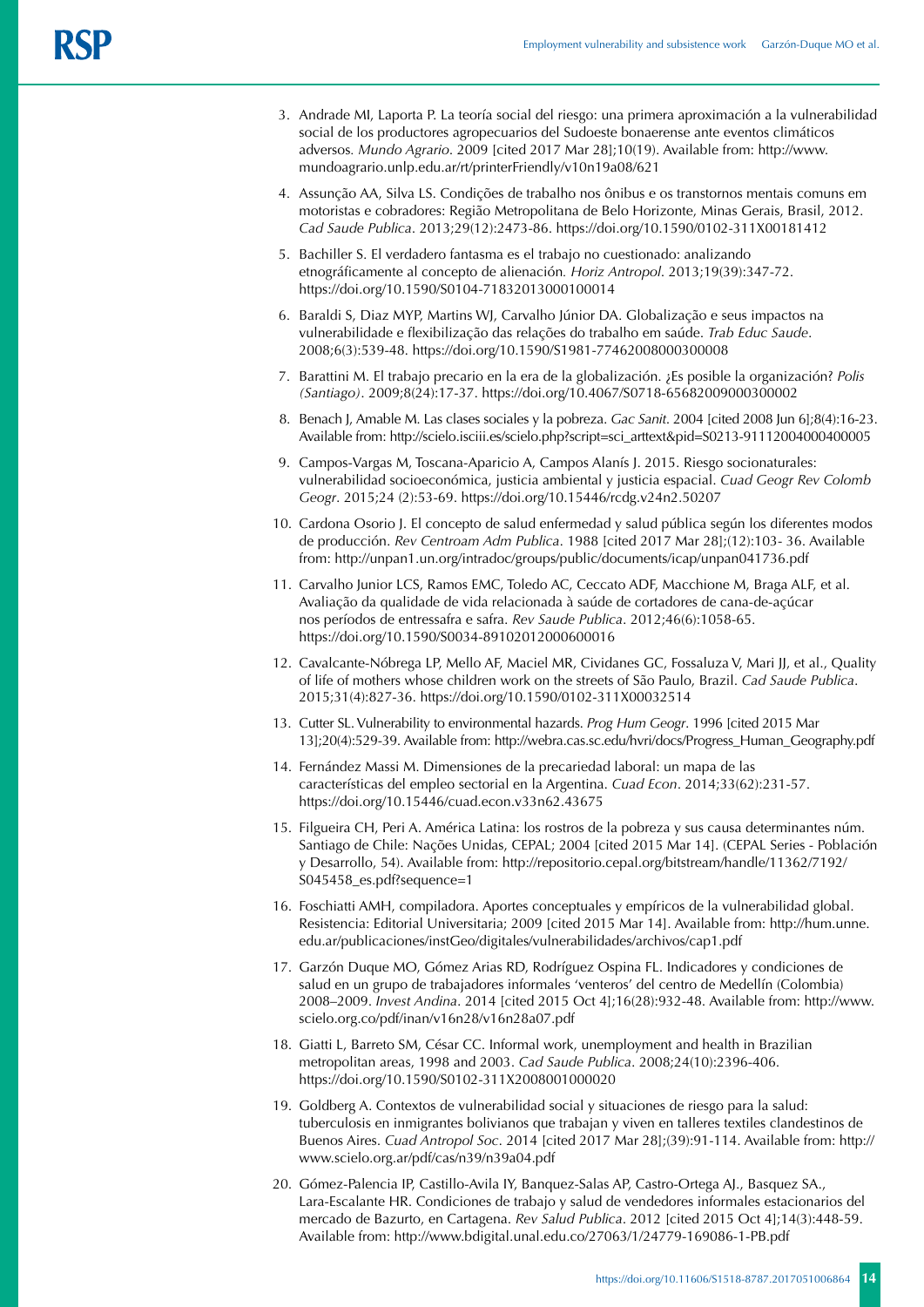- 21. González L, Ortecho M, Molinatti F. Desde la vulnerabilidad a la movilidad social, con una mirada decolonial. *Estud Cent Estud Av Univ Nac Cordoba*. 2013 [cited 2017 Mar 28];(30):177-96. Available from: http://www.scielo.org.ar/pdf/ecea/n30/n30a11.pdf
- 22. Hernández P, Zetina A, Tapia M, Ortiz C, Coria Soto I. Chidcare needs of female street vendors in Mexico City. *Health Policy Plan*.1996;11(2):169-78. https://doi.org/10.1093/heapol/11.2.169
- 23. Iriart C, Waitzkin H, Breilh J, Estrada A, Merhy EE. Medicina social latinoamericana: aportes y desafíos. *Rev Panam Salud Publica*. 2002;12(2):128 -36. https://doi.org/10.1590/S1020-49892002000800013
- 24. Itikawa L. Vulnerabilidades do trabalho informal de rua. *Sao Paulo Perspect.* 2006 [cited 2015 Aug 30];20(1):136-47. Available from: http:// http://produtos.seade.gov.br/produtos/spp/v20n01/v20n01\_10.pdf
- 25. Kaztman R, Filgueira C. Las normas como bien público y como bien privado: reflexiones en las fronteras del enfóque AVEO. *Rev CIS*. 2007 [cited 2015 Mar 14];6(8):40-57. Available from http://www.techo.org/paises/chile/wp-content/uploads/2016/08/CIS8-3-Katzman.pdf
- 26. Lenis Ballesteros V, López Arango YL, Cuadros Urrego YM. Condiciones de salud y de trabajo informal en recuperadores ambientales del área rural de Medellín, Colombia, 2008. *Rev Saude Publica*. 2012;46(5):866-74. https://doi.org/10.1590/S0034-89102012000500014
- 27. Marmot M, Wilkison R, editors. Social determinants of health. 2. ed. Oxford: Oxford University Press; 2005.
- 28. Marmot M. Health in an unequal wold: social circumstances, biology and disease. *Clin Med*. 2006;6(6) 559-72. https://doi.org/10.7861/clinmedicine.6-6-559
- 29. Marmot M. Health in an unequal world*. Lancet*. 2006;368(9552):2081-94 https://doi.org/10.1016/S0140-6736(06)69746-88
- 30. Ministerio de la Protección Social (COL). Diagnóstico nacional de condiciones de salud y trabajo de las personas ocupadas en el sectror informal de la economía de 20 departamentos de Colombia y propuesta de monitoreo de éstas condiciones. Medellín; 2008.
- 31. Moser CON. The asset vulnerability framework: reassessing urban poverty reduction strategies. *World Dev*. 1998;26(1):1-19. https://doi.org/10.1016/S0305-750X(97)10015-8
- 32. Moyano Díaz E, Castillo Guevara R, Lizana Lizana J. Trabajo informal: motivos, bienestar subjetivo, salud, y felicidad en vendedores ambulantes. *Psicol Estud*. 2008;13(4): 693-701. https://doi.org/10.1590/S1413-73722008000400007
- 33. Oficina Internacionald del Trabajo. América Latina y el Caribe: panorama laboral 1999 [cited 2017 Mar 29]. Ginebra: OIT; 1999. (Informa, 6). Available from: http://www.ilo.org/wcmsp5/ groups/public/---americas/---ro-lima/documents/publication/wcms\_187604.pdf
- 34. Oficina Internaconal del Trabajo. Guía sobre los nuevos indicadores de empleo de los Objetivos de Desarrollo del Milenio: incluido el conjunto completo de Indicadores de Trabajo Decente. Empleo vulnerable. Ginebra: OIT; 2009 [cited 2015 Apr 1]. Available from: http:// www.ilo.org/wcmsp5/groups/public/---ed\_emp/documents/publication/wcms\_110513.pdf
- 35. Oficina Internacional del Trabajo. Medición de la economía informal. Ginebra: OIT; 2011 [cited 2015 Apr 1]. Available from: http://www.ilo.org/wcmsp5/groups/public/---ed\_emp/---emp\_ policy/documents/publication/wcms\_229450.pdf
- 36. Oficina Internacional del Trabajo. 87ª Reunión de la Conferencia Internacional del Trabajo; jun 1999; Ginebra, Suiza. Memoria del Director General: trabajo decente. [cited 2015 Mar 14]. Available from: http://www.ilo.org/public/spanish/standards/relm/ilc/ilc87/rep-i.htm
- 37. Oficína Internacional del Trabajo. 90ª Sesión de la Conferencia Internacional del Trabajo: trabajo decente y economía Informal: 6. Ginebra; OIT; 2002 [cited 2015 Oct 3]. Available from: http://www.ilo.org/public/spanish/standards/relm/ilc/ilc90/pdf/rep-vi.pdf
- 38. Oficina Internacional del Trabajo. Tendencias mundiales del empleo: prevenir una crisis mayor del empleo. Ginebra: OIT; 2012 [cited 2015 Mar 23]. Available from: http://www.ilo.org/ wcmsp5/groups/public/---dgreports/---dcomm/---publ/documents/publication/wcms\_168095.pdf
- 39. Oficina Internaconal del Trabajo. Tendencias mundiales del empleo 2011: el desafio de la recuperación del empleo. Ginebra: OIT; 2011] [cited 2015 Apr 1]. Available from: http:// unpan1.un.org/intradoc/groups/public/documents/icap/unpan047645.pdf
- 40. Oficína Internacional del Trabajo. Trabajo decente en las Américas: una agenda hemisférica, 2006- 2015: informe del director general. Ginebra: OIT; 2006 [cited 2015 Oct 3]. Available from: http:// www.ilo.org/wcmsp5/groups/public/---dgreports/---dcomm/---webdev/documents/publication/ wcms\_081003.pdf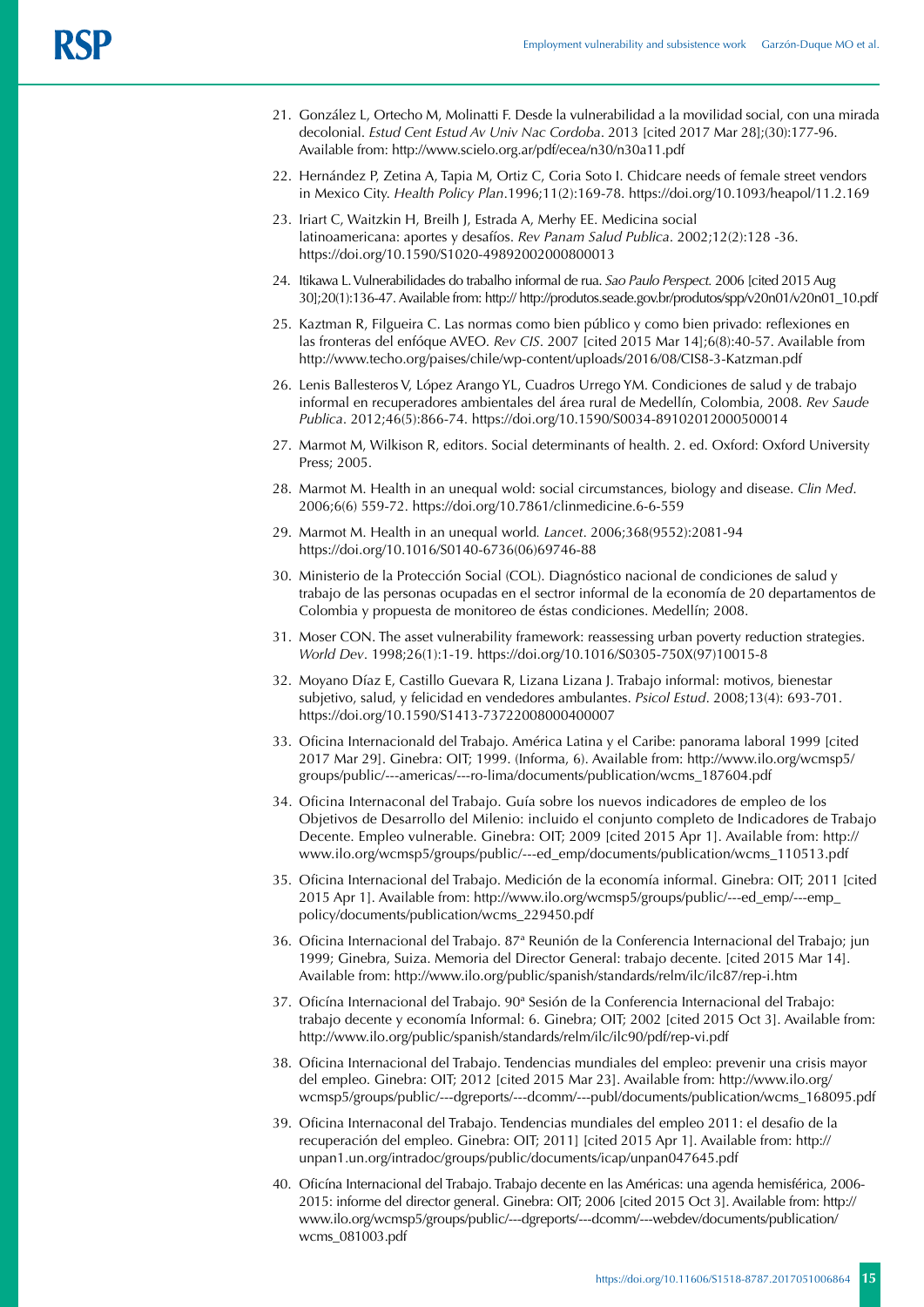- 41. Organización Internacional del Trabajo. Decimoséptima Conferencia Internacional de Estadísticos del Trabajo: resolución sobre la labor futura relativa a la Clasificación Internacional Uniforme de Ocupaciones. Ginebra: OIT; 2003 [cited 2015 Mar 29]. Available from: http://ilo.org/wcmsp5/ groups/public/---dgreports/---stat/documents/normativeinstrument/wcms\_087558.pdf
- 42. Organización Internacional del Trabajo. Oficina Regional para América Latina y el Caribe. Panorama laboral 2013 - América Latina y el Caribe: 20 años panorama laboral. Lima; 2013 [cited 2014 Sep 4]. Available from: http://www.ilo.org/americas/publicaciones/panoramalaboral/ WCMS\_232760/lang--es/index.htm
- 43. Organización Internacional del Trabajo. Resolución sobre la actualización de la Clasificación Internacional Uniforme de Ocupaciones: estructura de la CIUO-08. [cited 2015 Oct 3]. Available from: http://www.ilo.org/public/spanish/bureau/stat/isco/docs/resol08.pdf
- 44. Organización Internacional del Trabajo. Resolución sobre la Clasificación Internacional de la Situación en el Empleo (CISE), adoptada por la Decimoquinta Conferencia Internacional de Estadísticos del Trabajo. Ginebra; 1993 [cited 2015 Mar 20]. Available from: http://ilo.org/ wcmsp5/groups/public/---dgreports/---stat/documents/normativeinstrument/wcms\_087564.pdf
- 45. Organización Mundial de la Salud. Acción sobre los factores determinantes de la salud. Documento preparado por la comisión. 2005, Organización Mundial de la Salud: Washinton.
- 46. Organización Mundial de la Salud. Comisión sobre Determinantes Sociales de la Salud. Acción sobre los factores sociales determinantes de la salud: aprender de las experiencias anteriores. Ginebra: OMS; 2005 [cited 2015 Feb 21] Available from: http://www.who.int/social\_ determinants/resources/action\_sp.pdf
- 47. Organización Mundial de la Salud. Comisión sobre Determianantes Sociales de la Salud. Subsanar las desigualdades en una generación: alcanzar la equidad sanitaria actuando sobre los Determiantes Sociales de la Salud: resumen analítico del informe final. Ginebra; 2008 [cited 2015 Feb 21]. Available from: http://whqlibdoc.who.int/hq/2008/WHO\_IER\_CSDH\_08.1\_spa.pdf
- 48. Organización Panamericana de la Salud. Plan Regional en Salud de los Trabajadores. Washington (DC); 2001 [cited 2015 Jan 29]. Available from: http://www.who.int/occupational\_ health/regions/en/oehamplanreg.pdf
- 49. Organización Panamericana de la Salud. 124ª Sesión del Comité Ejecutivo. Salud de los trabajadores en la región de las Américas. Plan Regional de Salud de los Trabajadores; 21-25 jun 1999; Washington (DC). [cited 2015 Sep 27]. Available from: http://www.paho.org/spanish/gov/ce/ce124\_6.pdf
- 50. Ospina JM, Manrique FG, Ariza NE. Salud, ambiente y trabajo en poblaciones vulnerables: los cultivadores de papa en el centro de Boyacá. *Rev Fac Nac de Salud Publica*. 2008 [cited 2017 Mar 28];26(2):142-52. Available from: http://www.scielo.org.co/pdf/rfnsp/v26n2/v26n2a05.pdf
- 51. Palacios-Pérez AT, Sierra-Torres CH. Prevalencia y factores de riesgo asociados a alteraciones comunicativas en vendedores ambulantes de Popayán, Colombia. *Rev Salud Publica*. 2014;16(4):572-84. https://doi.org/10.15446/rsap.v16n4.38086
- 52. Palacios R. ¿Qué significa "trabajador informal"? Revisiones desde una investigación etnográfica. *Rev Mex Sociol*. 2011 [cited 2017 Mar 28];73(40:591-616. Available from: http://www.scielo. org.mx/pdf/rms/v73n4/v73n4a2.pdf
- 53. Pamplona JB., Mercado de trabalho, informalidade e comércio ambulante em São Paulo. *Rev Bras Estud Popul*. 2013;30(1):225-49. https://doi.org/10.1590/S0102-30982013000100011
- 54. Programa de las Naciones Unidas para el Desarrollo (PNUD). Informe sobre desarrollo humano 1999. Madrid: Mundi-Prensa Libros; 1999 [cited 2015 Mar 15]. Available from: http://hdr.undp. org/sites/default/files/hdr\_1999\_es\_completo\_nostats.pdf
- 55. Ruiz ME, Tarafa Orpinell G, Jódar Martínez P, Benach J. ¿Es posible comparar el empleo informal en los países de América del Sur? Análisis de su definición, clasificación y medición. *Gac Sanit*. 2015;29(1):65-71. https://doi.org/10.1016/j.gaceta.2014.07.015
- 56. Salas MM, Oliveira O. Jóvenes mexicanos em medio de la crisis económica: los problemas de la integración laboral. *Soc Estado*. 2011;26(2):373-421. https://doi.org/10.1590/S0102-69922011000200017
- 57. Smith PM, Saunders R, Lifshen M, Black O, Lay M, Breslin FC, et al. The development of a conceptual model and self-reported measure of occupational health and safety vulnerability. *Accid Anal Prev*. 2015;82:234-43. https://doi.org/10.1016/j.aap.2015.06.004
- 58. Sotelo-Suarez NR, Quiroz-Arcentales JL, Mahecha-Montilla CP, López-Sanchez PA. Condiciones de salud y trabajo de las mujeres en la economía informal Bogotá 2007. *Rev Salud Publica*. 2012 [cited 2015 Oct 4];14 Supl 1:32-42. Available from: http://www.scielo.org.co/pdf/rsap/v14s1/v14s1a04.pdf